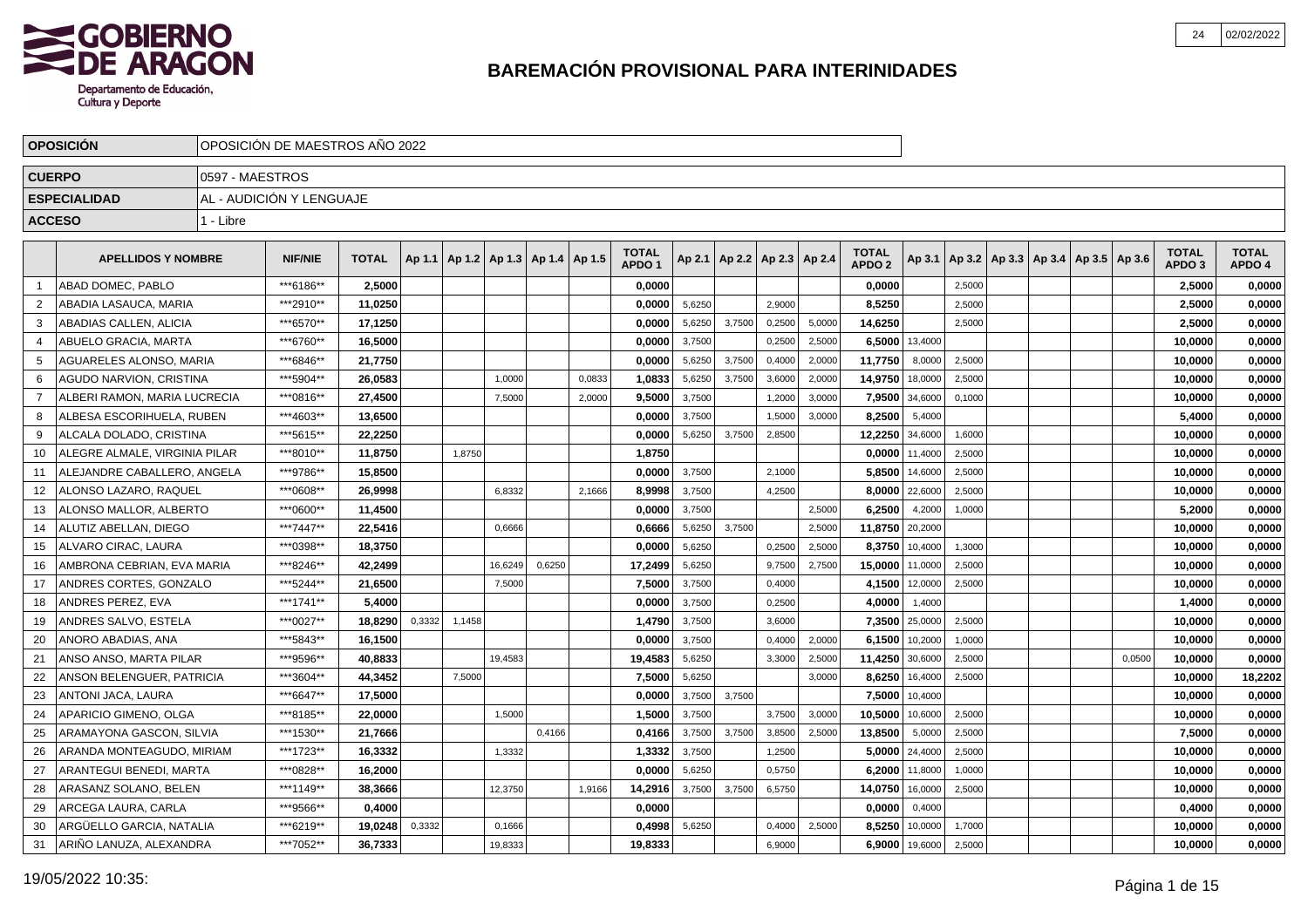

|               | <b>OPOSICIÓN</b>                |                 | OPOSICIÓN DE MAESTROS AÑO 2022 |              |        |                                            |         |        |        |                                   |        |                          |        |        |                                   |                |        |                                                     |        |                                   |                        |
|---------------|---------------------------------|-----------------|--------------------------------|--------------|--------|--------------------------------------------|---------|--------|--------|-----------------------------------|--------|--------------------------|--------|--------|-----------------------------------|----------------|--------|-----------------------------------------------------|--------|-----------------------------------|------------------------|
| <b>CUERPO</b> |                                 | 0597 - MAESTROS |                                |              |        |                                            |         |        |        |                                   |        |                          |        |        |                                   |                |        |                                                     |        |                                   |                        |
|               | <b>ESPECIALIDAD</b>             |                 | AL - AUDICIÓN Y LENGUAJE       |              |        |                                            |         |        |        |                                   |        |                          |        |        |                                   |                |        |                                                     |        |                                   |                        |
| <b>ACCESO</b> |                                 | 1 - Libre       |                                |              |        |                                            |         |        |        |                                   |        |                          |        |        |                                   |                |        |                                                     |        |                                   |                        |
|               |                                 |                 |                                |              |        |                                            |         |        |        |                                   |        |                          |        |        |                                   |                |        |                                                     |        |                                   |                        |
|               | <b>APELLIDOS Y NOMBRE</b>       |                 | <b>NIF/NIE</b>                 | <b>TOTAL</b> |        | Ap 1.1   Ap 1.2   Ap 1.3   Ap 1.4   Ap 1.5 |         |        |        | <b>TOTAL</b><br>APDO <sub>1</sub> | Ap 2.1 | Ap 2.2   Ap 2.3   Ap 2.4 |        |        | <b>TOTAL</b><br>APDO <sub>2</sub> |                |        | Ap 3.1   Ap 3.2   Ap 3.3   Ap 3.4   Ap 3.5   Ap 3.6 |        | <b>TOTAL</b><br>APDO <sub>3</sub> | <b>TOTAL</b><br>APDO 4 |
| 32            | ARNAL CAMPOS, ANA MARIA         |                 | ***1835**                      | 13.3500      |        |                                            |         |        |        | 0.0000                            | 3,7500 |                          | 0.4000 |        | 4,1500                            | 8.2000         | 1.0000 |                                                     |        | 9.2000                            | 0,0000                 |
| 33            | ARNAU VIÑUALES, SARA            |                 | ***3909**                      | 11,3000      |        |                                            |         |        |        | 0.0000                            | 3,7500 | 3,7500                   | 0.4000 |        | 7,9000                            | 1,8000         | 1,6000 |                                                     |        | 3,4000                            | 0,0000                 |
| 34            | ARRANZ ORTEGA. INES             |                 | ***1593**                      | 9.5000       |        |                                            | 0,5000  |        |        | 0.5000                            | 3,7500 | 3,7500                   | 1,5000 |        | 9.0000                            |                |        |                                                     |        | 0.0000                            | 0,0000                 |
| 35            | ARROYO YUSTE, MIRIAN            |                 | ***8860**                      | 29,5830      | 9,6664 |                                            |         |        | 0,4166 | 10,0830                           | 5,6250 | 1,8750                   |        | 2.0000 | 9,5000                            | 12,8000        |        |                                                     |        | 10,0000                           | 0,0000                 |
| 36            | <b>ARTIGAS MARIN, MIGUEL</b>    |                 | ***6862**                      | 19,7250      |        |                                            |         |        |        | 0.0000                            | 5,6250 |                          | 1,1000 | 3.0000 | 9,7250                            | 12,0000        |        |                                                     |        | 10,0000                           | 0,0000                 |
| -37           | ASIN FABIANI, SARA MARIA        |                 | ***6497**                      | 13,1000      |        |                                            |         |        |        | 0.0000                            | 3,7500 |                          | 0,5500 |        | 4,3000                            | 8,8000         |        |                                                     |        | 8,8000                            | 0,0000                 |
| 38            | <b>AVILA FORES, ANTONI</b>      |                 | ***9678**                      | 23,6332      |        |                                            | 0.8332  |        |        | 0,8332                            | 3,7500 | 3.7500                   | 2,5500 | 2,7500 | 12,8000                           | 11,6000        | 2,5000 |                                                     |        | 10,0000                           | 0,0000                 |
| 39            | AZCON BRUMOS, SANDRA            |                 | ***5737**                      | 20,6915      |        |                                            | 0,8332  | 1,4583 |        | 2,2915                            | 3,7500 |                          | 2,2500 | 3,5000 | 9,5000                            | 6,4000         | 2,5000 |                                                     |        | 8,9000                            | 0,0000                 |
| 40            | AZNAR CLAVERIA, LIDIA           |                 | ***1028**                      | 28,0125      |        |                                            | 3,0000  | 0,3125 |        | 3,3125                            | 5,6250 | 3,7500                   | 3,1500 | 6,0000 | 15,0000                           | 7,6000         | 1,8000 |                                                     | 0,3000 | 9,7000                            | 0,0000                 |
| 41            | BAILO LALAGUNA, SONIA           |                 | ***6226**                      | 9,1250       |        |                                            |         |        |        | 0,0000                            | 5,6250 |                          | 0,4000 |        | 6,0250                            | 0,6000         | 2,5000 |                                                     |        | 3,1000                            | 0,0000                 |
| 42            | BALBERA PERTUZ, VERA LUCIA      |                 | ***5810**                      | 19,6250      |        |                                            |         |        |        | 0,0000                            | 5,6250 |                          | 1,5000 | 2,5000 | 9,6250                            | 13,0000        | 2,0000 |                                                     |        | 10,0000                           | 0,0000                 |
| 43            | BALLESTEROS PUYO, DIEGO         |                 | ***3319**                      | 16,1750      |        |                                            |         |        |        | 0,0000                            | 3,7500 |                          | 0,4250 | 2,0000 | 6,1750                            | 10,4000        |        |                                                     |        | 10,0000                           | 0,0000                 |
| 44            | BAQUEDANO LARAÑA, SERGIO        |                 | ***6614**                      | 4,5500       |        |                                            |         |        |        | 0,0000                            | 3,7500 |                          | 0,4000 |        | 4,1500                            | 0,4000         |        |                                                     |        | 0,4000                            | 0,0000                 |
| 45            | <b>BARRIENDO PEREZ, LIDIA</b>   |                 | ***2705**                      | 18,6750      |        |                                            |         |        |        | 0,0000                            | 5,6250 |                          | 0,5500 | 2,5000 | 8,6750                            | 11,8000        | 1,0000 |                                                     |        | 10,0000                           | 0,0000                 |
| 46            | BAYO VALLES, ENRIQUE MANUEL     |                 | ***7339**                      | 15,7000      |        |                                            |         |        |        | 0,0000                            | 3,7500 |                          | 3,7500 |        | 7,5000                            | 8,2000         |        |                                                     |        | 8,2000                            | 0,0000                 |
| 47            | <b>BAZAN NAVARRO, JUAN</b>      |                 | ***9878**                      | 29,4479      |        |                                            | 2,0000  | 2,4479 |        | 4,4479                            | 5,6250 | 3,7500                   | 3,9500 | 3,0000 | 15,0000                           | 9,2000         | 2,0000 |                                                     |        | 10,0000                           | 0,0000                 |
| 48            | BELSUE LARRODE, CLARA           |                 | ***0967**                      | 20,7000      |        |                                            |         |        |        | 0,0000                            | 3,7500 |                          | 7,1500 |        | 10,9000                           | 8,8000         | 1,0000 |                                                     |        | 9,8000                            | 0,0000                 |
| 49            | BENITEZ IBARBIA, NATALIA IZARBE |                 | ***6098**                      | 19,8164      | 2,6664 |                                            |         |        |        | 2,6664                            | 5,6250 | 1,8750                   | 0,2500 |        | 7,7500                            | 8,4000         | 1,0000 |                                                     |        | 9,4000                            | 0,0000                 |
| 50            | <b>BERMEJO GINER, SILVIA</b>    |                 | ***8969**                      | 35,9999      |        |                                            | 10,9999 |        |        | 10,9999                           | 3,7500 | 3,7500                   | 7,5000 | 2,0000 | 15,0000                           | 9,8000         | 2,5000 |                                                     |        | 10,0000                           | 0,0000                 |
| 51            | BETORE SUPERVIA, CECILIA        |                 | ***0870**                      | 11,0250      |        |                                            |         |        |        | 0,0000                            | 3,7500 |                          | 0,5750 |        | 4,3250                            | 5,2000         | 1,5000 |                                                     |        | 6,7000                            | 0,0000                 |
| 52            | BIOTA GONZALEZ, ANA MIREYA      |                 | ***6935**                      | 34,1750      |        |                                            | 14,1250 |        | 1,5000 | 15,6250                           | 3,7500 | 3,7500                   | 1,0500 |        | 8,5500                            | 14,2000        | 1,5000 |                                                     |        | 10,0000                           | 0,0000                 |
| 53            | <b>BLASCO CORELLA, PAULA</b>    |                 | ***7391**                      | 14,9500      |        |                                            |         |        |        | 0,0000                            | 3,7500 |                          |        | 2.0000 | 5,7500                            | 8,2000         | 1,0000 |                                                     |        | 9,2000                            | 0,0000                 |
| 54            | <b>BOLTAINA ABADIAS, SANDRA</b> |                 | ***2060**                      | 16,0250      |        |                                            |         |        |        | 0.0000                            | 5,6250 |                          | 0,4000 |        | 6,0250                            | 10,2000        | 0,2000 |                                                     |        | 10,0000                           | 0,0000                 |
| 55            | BORRELL OSANZ. GUILLERMO        |                 | ***3505**                      | 0.0000       |        |                                            |         |        |        | 0.0000                            |        |                          |        |        | 0.0000                            |                |        |                                                     |        | 0.0000                            | 0,0000                 |
| 56            | BOTAYA AUDINA, VANESA           |                 | ***5868**                      | 15,0500      |        |                                            |         |        |        | 0.0000                            |        | 3,7500                   |        | 2.5000 | 6.2500                            | 8,8000         |        |                                                     |        | 8,8000                            | 0,0000                 |
| 57            | BRAÑA SUAREZ, NOEMI             |                 | ***5613**                      | 24.9479      |        |                                            |         | 1.1979 |        | 1.1979                            | 3,7500 | 7,5000                   | 2,5000 |        | 13.7500 21,8000                   |                |        |                                                     |        | 10.0000                           | 0,0000                 |
| 58            | <b>IBROTO LERA. PAULA</b>       |                 | ***5380**                      | 26,0415      |        |                                            | 1,3332  | 0,2083 |        | 1,5415                            | 3,7500 | 3,7500                   | 4,5000 | 2,5000 | 14,5000                           | 11,0000        | 1,2000 |                                                     |        | 10,0000                           | 0,0000                 |
| 59            | IBRUN CUELLO. PAULA             |                 | ***7495**                      | 19,1250      |        |                                            |         |        |        | 0,0000                            | 5,6250 |                          | 0,2500 | 3,2500 | 9,1250                            | 14,2000        | 1,4000 |                                                     |        | 10,0000                           | 0,0000                 |
| 60            | BUENO RODRIGUEZ, TATIANA        |                 | ***5518**                      | 29,3000      |        |                                            | 12,0000 |        |        | 12,0000                           | 3,7500 |                          | 1,0500 | 2,5000 |                                   | 7,3000 22,0000 | 2,5000 |                                                     |        | 10,0000                           | 0,0000                 |
| 61            | BUETAS GUARDINGO, ISABEL        |                 | ***6612**                      | 20,7416      |        |                                            | 0,6666  |        |        | 0,6666                            | 5,6250 | 3,7500                   | 2,7000 | 2,5000 | 14,5750                           | 4,0000         | 1,5000 |                                                     |        | 5,5000                            | 0,0000                 |
| 62            | CALDERON CASALS, PAULA          |                 | ***1092**                      | 24,0082      |        |                                            | 2,3332  |        | 1,0000 | 3,3332                            | 5,6250 |                          | 2,5500 | 2,5000 | 10,6750 10,2000                   |                | 2,3000 |                                                     |        | 10.0000                           | 0,0000                 |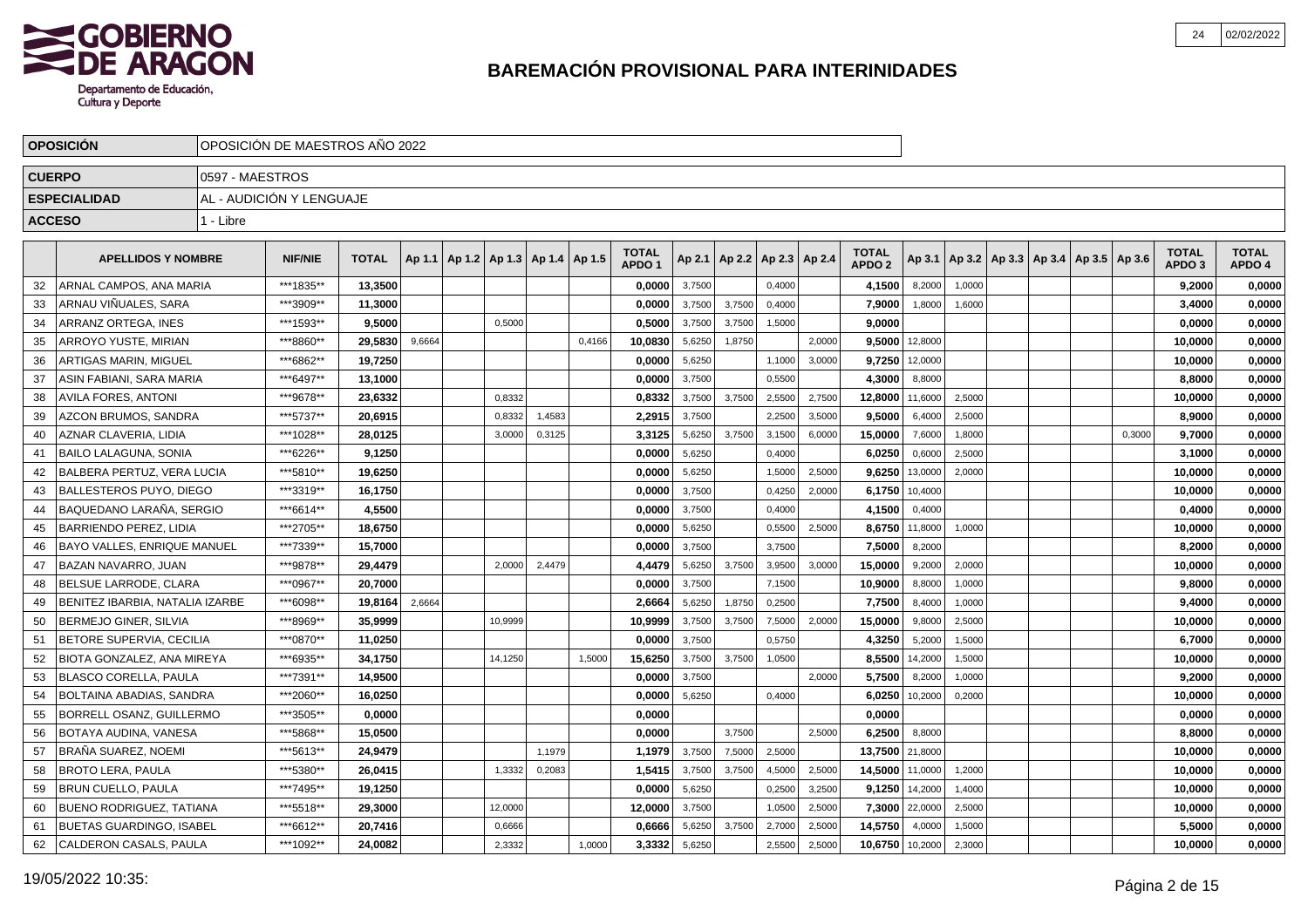

|               | <b>OPOSICION</b>                       |                 | OPOSICION DE MAESTROS ANO 2022 |              |         |                                            |        |        |                                   |        |                 |                 |        |                                   |         |        |                                                |  |                                   |                        |
|---------------|----------------------------------------|-----------------|--------------------------------|--------------|---------|--------------------------------------------|--------|--------|-----------------------------------|--------|-----------------|-----------------|--------|-----------------------------------|---------|--------|------------------------------------------------|--|-----------------------------------|------------------------|
| <b>CUERPO</b> |                                        | 0597 - MAESTROS |                                |              |         |                                            |        |        |                                   |        |                 |                 |        |                                   |         |        |                                                |  |                                   |                        |
|               | <b>ESPECIALIDAD</b>                    |                 | AL - AUDICIÓN Y LENGUAJE       |              |         |                                            |        |        |                                   |        |                 |                 |        |                                   |         |        |                                                |  |                                   |                        |
| <b>ACCESO</b> |                                        | 1 - Libre       |                                |              |         |                                            |        |        |                                   |        |                 |                 |        |                                   |         |        |                                                |  |                                   |                        |
|               | <b>APELLIDOS Y NOMBRE</b>              |                 | <b>NIF/NIE</b>                 | <b>TOTAL</b> |         | Ap 1.1   Ap 1.2   Ap 1.3   Ap 1.4   Ap 1.5 |        |        | <b>TOTAL</b><br>APDO <sub>1</sub> |        | Ap 2.1   Ap 2.2 | Ap 2.3   Ap 2.4 |        | <b>TOTAL</b><br>APDO <sub>2</sub> | Ap 3.1  |        | $ $ Ap 3.2   Ap 3.3   Ap 3.4   Ap 3.5   Ap 3.6 |  | <b>TOTAL</b><br>APDO <sub>3</sub> | <b>TOTAL</b><br>APDO 4 |
| 63            | CALLIZO CUARTERO. JORGE                |                 | ***6094**                      | 15.7500      |         |                                            |        |        | 0.0000                            | 3,7500 |                 | 2,0000          |        | 5,7500                            | 8,0000  | 2,4000 |                                                |  | 10,0000                           | 0,0000                 |
| 64            | CALVO GOÑI. ESTER                      |                 | ***8351**                      | 60,0216      | 24,2498 |                                            |        |        | 24,2498                           | 3,7500 | 3,7500          |                 |        | 7,5000                            | 19,2000 | 2,5000 |                                                |  | 10,0000                           | 18,2718                |
| 65            | CALVO MOMBIELA, FERNANDO               |                 | ***2207**                      | 29.6832      |         | 6.6666                                     |        | 1,9166 | 8,5832                            | 3,7500 | 3,7500          | 1,6000          | 2,0000 | 11,1000                           | 10,6000 | 1,8000 |                                                |  | 10,0000                           | 0,0000                 |
| 66            | CALVO SAENZ, ESTELA                    |                 | ***3150**                      | 16,7000      |         |                                            |        |        | 0,0000                            | 3,7500 |                 | 2,9500          |        | 6,7000                            | 9,0000  | 2,5000 |                                                |  | 10,0000                           | 0,0000                 |
| 67            | CALVO SANCHEZ, SHEILA                  |                 | ***4408**                      | 30,7498      |         | 5,3332                                     |        | 0.4166 | 5,7498                            | 3,7500 | 7.5000          | 2,6000          | 2,5000 | 15,0000                           | 16,6000 | 2,5000 |                                                |  | 10,0000                           | 0,0000                 |
| 68            | CAMAS GARZO, IRENE                     |                 | ***6015**                      | 15,6500      |         |                                            |        |        | 0,0000                            | 5,6250 |                 | 0,4250          | 2,0000 | 8,0500                            | 7,4000  | 0,2000 |                                                |  | 7,6000                            | 0,0000                 |
| 69            | CAMPILLO DEL JESUS, JENIFER            |                 | ***9816**                      | 16.0250      |         |                                            |        |        | 0,0000                            | 5,6250 |                 | 0,4000          |        | 6,0250                            | 10,6000 |        |                                                |  | 10,0000                           | 0,0000                 |
| 70            | CAMPOS MOYA, CRISTINA                  |                 | ***5902**                      | 15,0750      |         | 1,5000                                     |        |        | 1,5000                            | 5,6250 |                 | 0,5500          | 2,0000 | 8,1750                            | 5,4000  |        |                                                |  | 5,4000                            | 0,0000                 |
| 71            | CANO SIERRA, PAULA                     |                 | ***6447**                      | 9,3000       |         |                                            |        |        | 0,0000                            |        |                 |                 |        | 0,0000                            | 7,8000  | 1,5000 |                                                |  | 9,3000                            | 0,0000                 |
| 72            | CAPILLA CORREAS, SANDRA                |                 | ***4754**                      | 8.7500       |         |                                            |        |        | 0.0000                            | 3,7500 |                 |                 | 2.5000 | 6,2500                            | 0,2000  | 2,3000 |                                                |  | 2.5000                            | 0,0000                 |
| 73            | CARNICER MUÑOZ, LAURA                  |                 | ***6066**                      | 13,1250      |         |                                            |        |        | 0,0000                            | 3,7500 |                 | 0,5750          |        | 4,3250                            | 7,8000  | 1,0000 |                                                |  | 8,8000                            | 0,0000                 |
| 74            | CARO BURILLO, LAURA                    |                 | ***2337**                      | 45.4744      | 10,0000 |                                            |        |        | 10.0000                           | 5,6250 |                 | 0,5500          | 2,5000 | 8,6750                            | 12,2000 | 2,5000 |                                                |  | 10,0000                           | 16,7994                |
| 75            | CASTAN GOMEZ, GEMA ALEXANDRA           |                 | ***7616**                      | 14,3250      |         |                                            |        |        | 0,0000                            | 5,6250 |                 | 0,4000          |        | 6,0250                            | 8,2000  | 0,1000 |                                                |  | 8,3000                            | 0,0000                 |
| 76            | CASTILLO CASAIS, NATALIA               |                 | ***7394**                      | 14,9000      |         |                                            |        |        | 0.0000                            | 3,7500 |                 | 2,9500          |        | 6,7000                            | 7,2000  | 1,0000 |                                                |  | 8,2000                            | 0,0000                 |
| 77            | CASTROSEIROS BRIONGOS, JOSE<br>IGNACIO |                 | ***3543**                      | 23,9166      |         | 8,5000                                     |        | 0,1666 | 8,6666                            | 3,7500 |                 | 0,7500          | 3,2500 | 7,7500                            | 5,0000  | 2,5000 |                                                |  | 7,5000                            | 0,0000                 |
| 78            | CEBOLLERO LAGUNA, LARA                 |                 | ***6198**                      | 14,7500      |         |                                            |        |        | 0,0000                            | 3,7500 |                 | 0,2500          | 0,7500 | 4,7500                            | 11,6000 |        |                                                |  | 10,0000                           | 0,0000                 |
| 79            | CEBOLLERO SALINAS, ANA BELEN           |                 | ***9768**                      | 25,3332      |         | 0,3332                                     |        |        | 0,3332                            | 5,6250 | 5,6250          | 8,0500          | 2,0000 | 15,0000                           | 12,0000 | 2,5000 |                                                |  | 10,0000                           | 0,0000                 |
| 80            | CELMA TARRAGUAL, SARA                  |                 | ***0286**                      | 18,5250      |         |                                            |        |        | 0,0000                            | 5,6250 |                 | 0,4000          | 2,5000 | 8,5250                            | 9,0000  | 1,6000 |                                                |  | 10,0000                           | 0,0000                 |
| 81            | CHUECA GONZALEZ. CELIA                 |                 | ***2684**                      | 6.3500       |         |                                            |        |        | 0,0000                            | 3,7500 |                 | 0,4000          |        | 4,1500                            | 1,2000  | 1,0000 |                                                |  | 2,2000                            | 0,0000                 |
| 82            | CHULILLA MARGELI, IRENE                |                 | ***0472**                      | 19,7125      |         |                                            | 0,3125 |        | 0,3125                            | 3,7500 |                 | 2,9000          | 2,7500 | 9,4000                            | 15,4000 |        |                                                |  | 10,0000                           | 0,0000                 |
| 83            | CIPRES ZORRILLA, ALBA                  |                 | ***6134**                      | 5.6250       |         |                                            |        |        | 0.0000                            | 5,6250 |                 |                 |        | 5,6250                            |         |        |                                                |  | 0.0000                            | 0,0000                 |
| 84            | CIRUGEDA MONTON, MARINA                |                 | ***0371**                      | 30,0166      |         | 8,0000                                     |        | 2,6666 | 10,6666                           | 3,7500 | 3,7500          | 1,8500          |        | 9,3500                            | 23,8000 | 2,5000 |                                                |  | 10,0000                           | 0,0000                 |
| 85            | CIVIAC GARCES, PATRICIA                |                 | ***0679**                      | 23,6000      |         |                                            |        |        | 0,0000                            | 5,6250 | 1.8750          | 6,1000          |        | 13,6000                           | 8,6000  | 2,5000 |                                                |  | 10,0000                           | 0,0000                 |
| 86            | COLAS GONZALEZ, SANDRA                 |                 | ***1591**                      | 15,5832      | 0,3332  |                                            |        |        | 0,3332                            | 3,7500 |                 | 1,5000          |        | 5,2500                            | 11,2000 | 1,0000 |                                                |  | 10,0000                           | 0,0000                 |
| 87            | <b>COLAS RIPOL. MARINA</b>             |                 | ***0527**                      | 17.1666      |         | 2,6666                                     |        |        | 2,6666                            | 3,7500 |                 |                 | 0,7500 | 4,5000                            | 28,2000 |        |                                                |  | 10,0000                           | 0,0000                 |
| 88            | CONCHERO CORCOLES, VERONICA            |                 | ***5706**                      | 13,7500      |         |                                            |        |        | 0,0000                            | 3,7500 |                 |                 |        | 3,7500                            | 10,0000 |        |                                                |  | 10,0000                           | 0,0000                 |
| 89            | CONDE PIRACES, JAVIER                  |                 | ***6245**                      | 12,4000      |         |                                            |        |        | 0,0000                            | 5,6250 |                 | 1,4750          | 2,5000 | 9,6000                            | 2,4000  | 0,4000 |                                                |  | 2,8000                            | 0,0000                 |
| 90            | CONTINENTE HORNA, SAUL                 |                 | ***0370**                      | 24,5000      |         | 5,5000                                     |        |        | 5,5000                            | 3,7500 | 3,7500          | 1,5000          |        | 9,0000                            | 15.4000 |        |                                                |  | 10,0000                           | 0,0000                 |
| 91            | CORDOVA UBEDA, CARMEN                  |                 | ***9082**                      | 7,5500       |         |                                            |        |        | 0,0000                            | 3,7500 |                 | 0,7000          |        | 4,4500                            | 0,6000  | 2,5000 |                                                |  | 3,1000                            | 0,0000                 |
| 92            | <b>CORTES ABADIA, IRENE</b>            |                 | ***9042**                      | 17,3250      |         |                                            |        |        | 0,0000                            | 5,6250 |                 | 0,7000          | 2,0000 | 8,3250                            | 8,0000  | 1,0000 |                                                |  | 9,0000                            | 0,0000                 |
| 93            | CORTES MAJO, SANDRA                    |                 | ***3104**                      | 12,8000      |         |                                            |        |        | 0,0000                            | 3,7500 |                 | 0,2500          |        | 4,0000                            | 6,6000  | 2,2000 |                                                |  | 8,8000                            | 0,0000                 |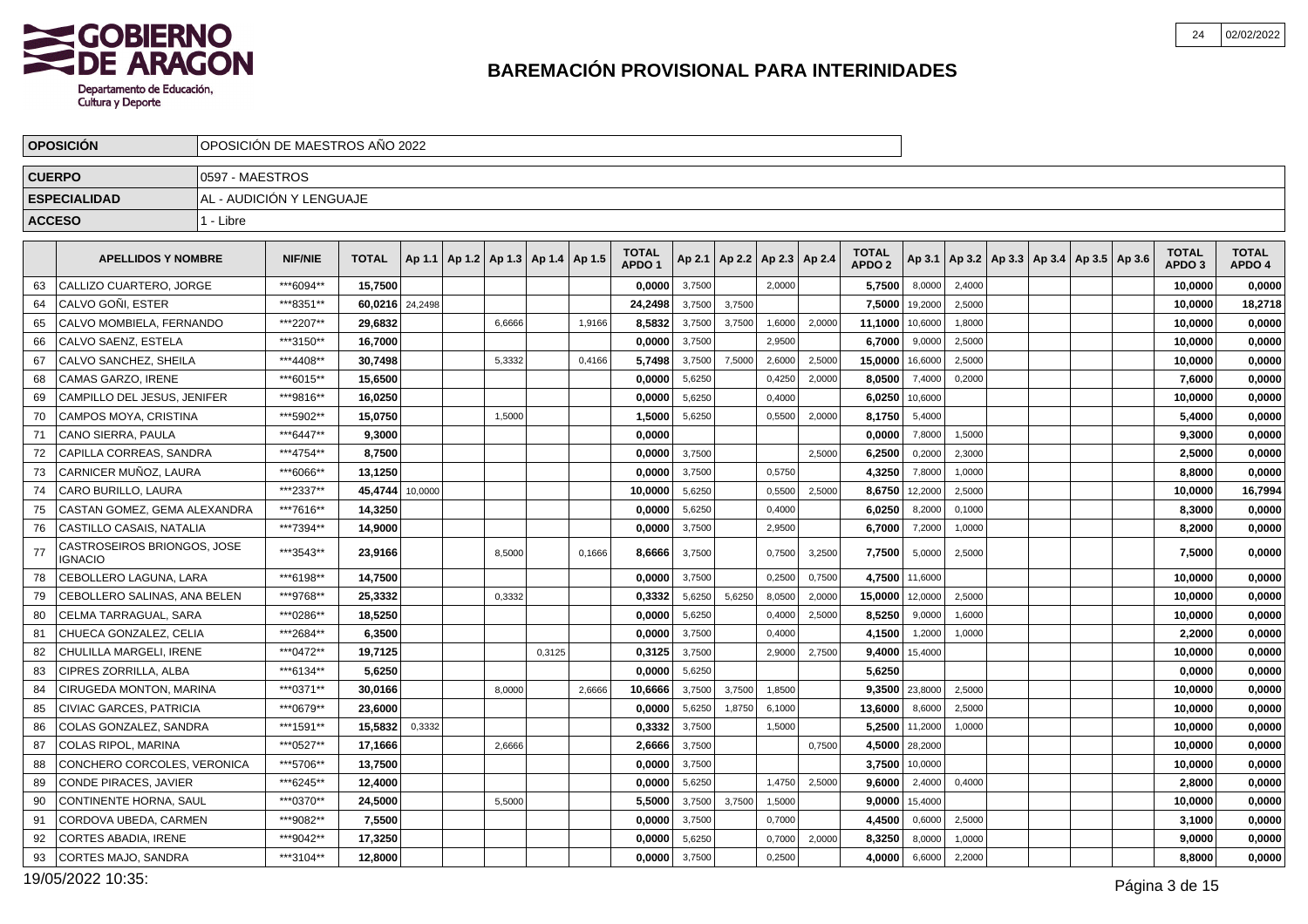

|               | <b>OPOSICION</b>                              |                 | OPOSICIÓN DE MAESTROS AÑO 2022 |              |        |        |                                            |        |        |                                   |        |        |                                   |        |                                   |                |        |  |                                            |        |                            |                        |
|---------------|-----------------------------------------------|-----------------|--------------------------------|--------------|--------|--------|--------------------------------------------|--------|--------|-----------------------------------|--------|--------|-----------------------------------|--------|-----------------------------------|----------------|--------|--|--------------------------------------------|--------|----------------------------|------------------------|
| <b>CUERPO</b> |                                               | 0597 - MAESTROS |                                |              |        |        |                                            |        |        |                                   |        |        |                                   |        |                                   |                |        |  |                                            |        |                            |                        |
|               | <b>ESPECIALIDAD</b>                           |                 | AL - AUDICIÓN Y LENGUAJE       |              |        |        |                                            |        |        |                                   |        |        |                                   |        |                                   |                |        |  |                                            |        |                            |                        |
| <b>ACCESO</b> |                                               | 1 - Libre       |                                |              |        |        |                                            |        |        |                                   |        |        |                                   |        |                                   |                |        |  |                                            |        |                            |                        |
|               |                                               |                 |                                |              |        |        |                                            |        |        |                                   |        |        |                                   |        |                                   |                |        |  |                                            |        |                            |                        |
|               | <b>APELLIDOS Y NOMBRE</b>                     |                 | <b>NIF/NIE</b>                 | <b>TOTAL</b> |        |        | Ap 1.1   Ap 1.2   Ap 1.3   Ap 1.4   Ap 1.5 |        |        | <b>TOTAL</b><br>APDO <sub>1</sub> |        |        | Ap 2.1   Ap 2.2   Ap 2.3   Ap 2.4 |        | <b>TOTAL</b><br>APDO <sub>2</sub> | Ap 3.1         |        |  | Ap 3.2   Ap 3.3   Ap 3.4   Ap 3.5   Ap 3.6 |        | TOTAL<br>APDO <sub>3</sub> | <b>TOTAL</b><br>APDO 4 |
| 94            | CORTES RODRIGUEZ, RICARDO<br><b>MIGUEL</b>    |                 | ***4256**                      | 16.2500      |        |        |                                            |        |        | 0.0000                            | 3,7500 |        | 2,5000                            |        | 6,2500                            | 9,2000         | 0,8000 |  |                                            |        | 10,0000                    | 0,0000                 |
| 95            | CREMALLET PASCUAL, ROCIO                      |                 | ***5452**                      | 22,3250      |        |        |                                            |        |        | 0,0000                            | 5,6250 | 3,7500 | 0,2500                            | 4,5000 | 14,1250                           | 7,2000         | 1,0000 |  |                                            |        | 8,2000                     | 0,0000                 |
| 96            | CRESPO COMERAS, REBECA                        |                 | ***1696**                      | 14,5000      |        |        |                                            |        |        | 0,0000                            | 3,7500 |        | 2,9500                            |        | 6,7000                            | 7,8000         |        |  |                                            |        | 7,8000                     | 0,0000                 |
| 97            | CRESPO HERNANDEZ, MARIA                       |                 | ***0294**                      | 25.9896      |        |        |                                            | 0.9896 |        | 0,9896                            | 5,6250 | 3,7500 | 4,4500                            | 2,5000 | 15,0000                           | 35,6000        | 2,5000 |  |                                            |        | 10,0000                    | 0,0000                 |
| 98            | <b>CRESPO MARTIN, ISABEL</b>                  |                 | ***0619**                      | 19,5082      |        |        | 0,6666                                     |        | 0,1666 | 0,8332                            | 5,6250 |        | 0,5500                            | 2,5000 | 8,6750                            | 10,8000        | 2,5000 |  |                                            |        | 10,0000                    | 0,0000                 |
| 99            | CRESPO ORCE, ANDREA                           |                 | ***0640**                      | 9,5750       |        |        |                                            |        |        | 0,0000                            | 5,6250 |        | 0,5500                            |        | 6,1750                            | 2,4000         | 1,0000 |  |                                            |        | 3,4000                     | 0,0000                 |
| 100           | CRUZ MEDRANO, ANDREA                          |                 | ***0943**                      | 6,0250       |        |        |                                            |        |        | 0,0000                            | 5,6250 |        | 0,4000                            |        | 6,0250                            |                |        |  |                                            |        | 0,0000                     | 0,0000                 |
| 101           | DE DIEGO PEREZ, RAQUEL                        |                 | ***0772**                      | 20,4063      |        |        |                                            | 1.4063 |        | 1,4063                            | 3,7500 | 3.7500 | 1,5000                            |        | 9,0000                            | 14,6000        |        |  |                                            |        | 10,0000                    | 0,0000                 |
| 102           | DE GRACIA BARBERO, MIRIAM                     |                 | ***5509**                      | 31,9998      |        |        | 8,8332                                     |        | 2,4166 | 11,2498                           | 3,7500 | 3,7500 | 2,5000                            | 0,7500 | 10,7500                           | 25,6000        | 2,5000 |  |                                            |        | 10,0000                    | 0,0000                 |
| 103           | <b>IDE JESUS PEREZ. LIDIA</b>                 |                 | ***0021**                      | 5,8000       |        |        |                                            |        |        | 0,0000                            |        |        |                                   | 3,5000 | 3,5000                            | 2,0000         | 0,3000 |  |                                            |        | 2,3000                     | 0,0000                 |
| 104           | DE LA CRUZ BRAOJOS, MARCOS<br><b>FERNANDO</b> |                 | ***3774**                      | 32,1666      |        |        | 7.1666                                     |        |        | 7.1666                            | 5,6250 | 5.6250 | 2,5000                            | 3.0000 | 15,0000                           | 11,2000        |        |  |                                            |        | 10.0000                    | 0,0000                 |
| 105           | DE SAN LAZARO LORENTE, SONIA                  |                 | ***9950**                      | 25,0875      |        | 7,1875 |                                            |        |        | 7,1875                            | 3,7500 | 3,7500 | 4,5000                            |        | 12,0000                           | 3,4000         | 2,5000 |  |                                            |        | 5,9000                     | 0,0000                 |
| 106           | DELGADO ESPAÑOL, MARTA                        |                 | ***0710**                      | 23,0061      |        |        | 1,3332                                     | 1,8229 |        | 3,1561                            | 3,7500 |        | 2,8500                            | 3,2500 | 9,8500                            | 16,8000        | 2,5000 |  |                                            |        | 10,0000                    | 0,0000                 |
| 107           | DELGADO RUIZ, DAVID                           |                 | ***4287**                      | 38,3000      |        |        | 13,1250                                    |        | 1.0000 | 14,1250                           | 5,6250 |        | 8,5500                            |        | 14,1750                           | 13,8000        | 2,5000 |  |                                            |        | 10,0000                    | 0,0000                 |
| 108           | DIEZ CARRASCO, PAULA                          |                 | ***1653**                      | 24.4164      | 1,3332 |        | 2,8332                                     |        |        | 4,1664                            | 3,7500 |        | 1,5000                            | 5,0000 | 10,2500                           | 9,0000         | 1,5000 |  |                                            |        | 10,0000                    | 0,0000                 |
| 109           | DOMPER SIN, YOLANDA                           |                 | ***6074**                      | 16,6750      |        |        |                                            |        |        | 0.0000                            | 5,6250 |        | 2,9500                            |        | 8,5750                            | 8,0000         | 0,1000 |  |                                            |        | 8,1000                     | 0,0000                 |
| 110           | ECHEANDIA LEON, LEIRE                         |                 | ***5833**                      | 18,3750      |        |        |                                            |        |        | 0,0000                            | 5,6250 | 3.7500 | 0,4000                            | 3,5000 | 13,2750                           | 2,6000         | 2,5000 |  |                                            |        | 5,1000                     | 0,0000                 |
| 111           | ESCANERO ESCANERO, ALMUDENA                   |                 | ***2350**                      | 22.9165      |        |        | 0,3332                                     | 0,2083 |        | 0,5415                            | 5,6250 |        | 4,2500                            | 2,5000 | 12,3750                           | 10,8000        | 2,5000 |  |                                            |        | 10,0000                    | 0,0000                 |
| 112           | <b>ESCAPA BALLARIN, SUSANA</b>                |                 | ***1456**                      | 19,5750      |        |        |                                            |        |        | 0,0000                            | 5,6250 | 3,7500 |                                   | 2,0000 | 11,3750                           | 8,2000         |        |  |                                            |        | 8,2000                     | 0,0000                 |
| 113           | <b>ESCARIO PARAISO, CELIA</b>                 |                 | ***6155**                      | 17,6000      |        |        |                                            |        |        | 0,0000                            | 3,7500 |        | 2,8500                            | 2,5000 | 9,1000                            | 6,0000         | 2,5000 |  |                                            |        | 8,5000                     | 0,0000                 |
| 114           | <b>ESCOLANO GASCON, PATRICIA</b>              |                 | ***0124**                      | 14,1500      |        |        |                                            |        |        | 0,0000                            | 3,7500 |        | 0,4000                            |        | 4,1500                            | 8,0000         | 2,5000 |  |                                            |        | 10,0000                    | 0,0000                 |
| 115           | I ESCOLANO GIMENO. MARIA TERESA               |                 | ***4506**                      | 27.1750      |        |        | 15,3750                                    |        |        | 15,3750                           |        |        | 1,0500                            | 0,7500 | 1,8000                            | 17,2000        | 2,5000 |  |                                            | 0,1750 | 10,0000                    | 0,0000                 |
| 116           | lESPADA BUÑUEL. LAURA                         |                 | ***2973**                      | 21.8750      |        |        |                                            |        |        | 0.0000                            | 5,6250 |        | 3,2500                            | 3,0000 | 11,8750                           | 9,2000         | 1.0000 |  |                                            |        | 10,0000                    | 0,0000                 |
| 117           | <b>LESPADA SENAR. SANDRA</b>                  |                 | ***1478**                      | 22,4416      |        |        | 2,6666                                     |        |        | 2,6666                            | 5,6250 | 3,7500 | 0,4000                            |        | 9,7750                            | 10,8000        |        |  |                                            |        | 10,0000                    | 0,0000                 |
| 118           | <b>ESPARZA ESTEBAN, ALICIA</b>                |                 | ***5897**                      | 10,0000      |        |        |                                            |        |        | 0,0000                            |        |        |                                   |        | 0,0000                            | 10,6000        |        |  |                                            |        | 10,0000                    | 0,0000                 |
| 119           | ESPASA TRIGO, MARTA                           |                 | ***5397**                      | 28,8332      |        |        | 4,1666                                     |        | 0,9166 | 5,0832                            | 3,7500 | 3,7500 | 3,7500                            | 2,5000 | 13,7500                           | 12,0000        | 1,0000 |  |                                            |        | 10,0000                    | 0,0000                 |
| 120           | <b>ESTEBAN MORENO, PAULA MARIA</b>            |                 | ***6270**                      | 16,2000      |        |        |                                            |        |        | 0,0000                            | 5,6250 |        | 0,5750                            |        | 6,2000                            | 11,0000        | 1,0000 |  |                                            |        | 10,0000                    | 0,0000                 |
| 121           | <b>ESTEBAN PAULES, ROBERTO</b>                |                 | ***5996**                      | 24,0806      |        |        | 1,6666                                     | 3,1640 |        | 4,8306                            | 3,7500 |        | 3,0000                            | 2,5000 | 9,2500                            | 10,0000        | 2,5000 |  |                                            |        | 10,0000                    | 0,0000                 |
| 122           | ESTEVEZ ESPALLARGAS, MARIA<br><b>PILAR</b>    |                 | ***6182**                      | 29,1249      |        |        | 10,9999                                    |        |        | 10.9999                           | 5,6250 |        | 2,5000                            |        |                                   | 8,1250 21,2000 | 2,1000 |  |                                            |        | 10,0000                    | 0,0000                 |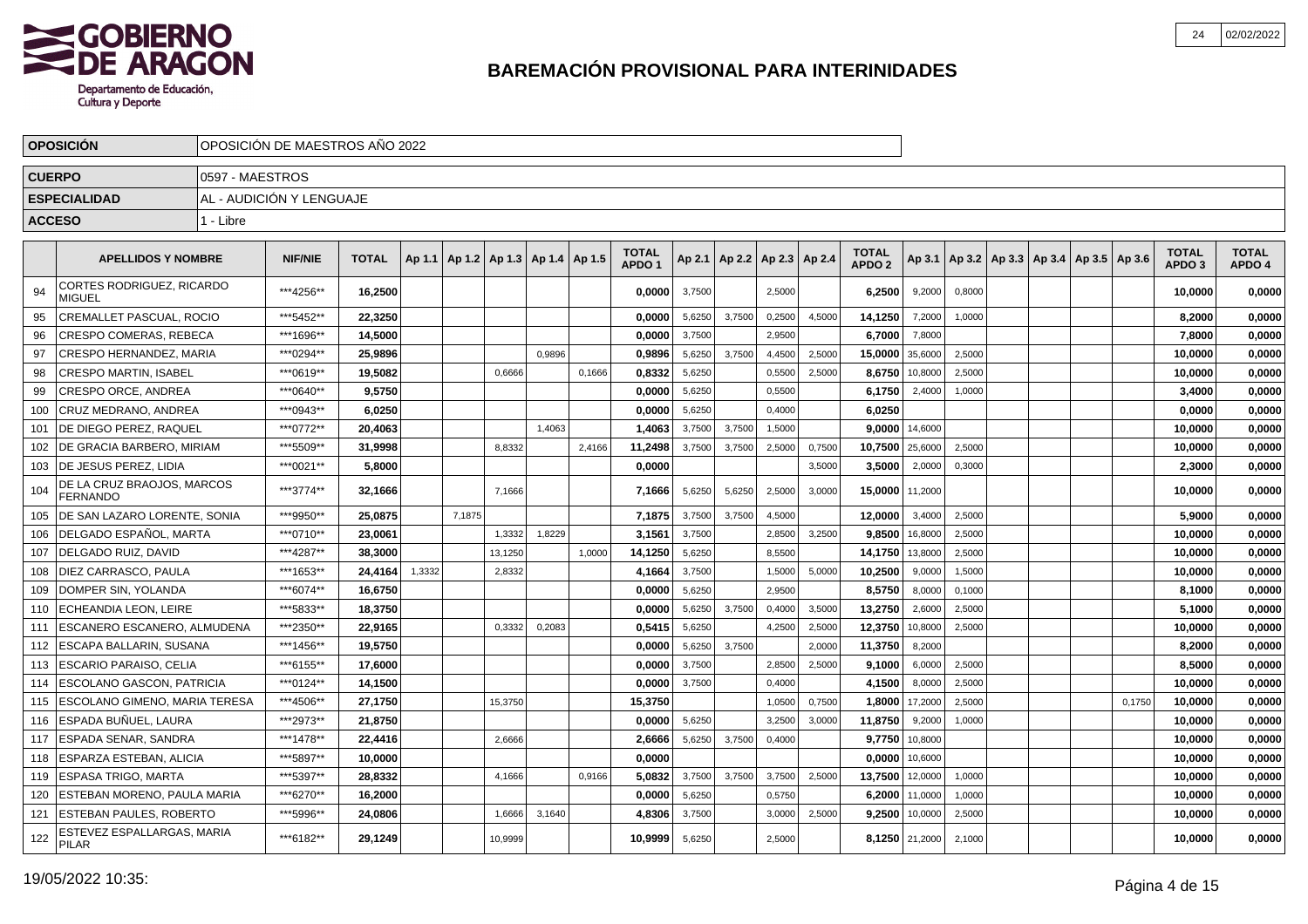

|     | <b>OPOSICION</b>                   |                 | OPOSICION DE MAESTROS ANO 2022 |              |         |                                   |        |        |                                   |        |        |                 |        |                                   |         |        |  |                                            |        |                                   |                        |
|-----|------------------------------------|-----------------|--------------------------------|--------------|---------|-----------------------------------|--------|--------|-----------------------------------|--------|--------|-----------------|--------|-----------------------------------|---------|--------|--|--------------------------------------------|--------|-----------------------------------|------------------------|
|     | <b>CUERPO</b>                      | 0597 - MAESTROS |                                |              |         |                                   |        |        |                                   |        |        |                 |        |                                   |         |        |  |                                            |        |                                   |                        |
|     | <b>ESPECIALIDAD</b>                |                 | AL - AUDICIÓN Y LENGUAJE       |              |         |                                   |        |        |                                   |        |        |                 |        |                                   |         |        |  |                                            |        |                                   |                        |
|     | <b>ACCESO</b>                      | 1 - Libre       |                                |              |         |                                   |        |        |                                   |        |        |                 |        |                                   |         |        |  |                                            |        |                                   |                        |
|     |                                    |                 |                                |              |         |                                   |        |        |                                   |        |        |                 |        |                                   |         |        |  |                                            |        |                                   |                        |
|     | <b>APELLIDOS Y NOMBRE</b>          |                 | <b>NIF/NIE</b>                 | <b>TOTAL</b> | Ap 1.1  | Ap 1.2   Ap 1.3   Ap 1.4   Ap 1.5 |        |        | <b>TOTAL</b><br>APDO <sub>1</sub> | Ap 2.1 | Ap 2.2 | Ap 2.3   Ap 2.4 |        | <b>TOTAL</b><br>APDO <sub>2</sub> | Ap 3.1  |        |  | Ap 3.2   Ap 3.3   Ap 3.4   Ap 3.5   Ap 3.6 |        | <b>TOTAL</b><br>APDO <sub>3</sub> | <b>TOTAL</b><br>APDO 4 |
| 123 | <b>LEZQUERRA BADIMON. ANA</b>      |                 | ***5992**                      | 19.1750      |         |                                   |        |        | 0.0000                            | 5,6250 |        | 0,5500          | 3,0000 | 9,1750                            | 13,0000 | 1,0000 |  |                                            |        | 10,0000                           | 0,0000                 |
| 124 | <b>EZQUERRA GIMENEZ. MARTA</b>     |                 | ***9628**                      | 14,1104      |         |                                   | 0,2604 |        | 0,2604                            | 3,7500 |        | 6,4000          | 2,5000 | 12,6500                           | 1,2000  |        |  |                                            |        | 1,2000                            | 0,0000                 |
| 125 | EZQUERRA RUBIO, ALODIA             |                 | ***7450**                      | 18,2250      |         |                                   |        |        | 0,0000                            | 5,6250 |        | 0,6000          | 2,0000 | 8,2250                            | 10,6000 | 0,8000 |  |                                            |        | 10,0000                           | 0,0000                 |
| 126 | <b>FELIPE FONTANA, ELOY</b>        |                 | ***6269**                      | 19,7750      |         |                                   |        |        | 0,0000                            | 5,6250 | 3,7500 | 0,4000          |        | 9,7750                            | 20,8000 |        |  |                                            |        | 10,0000                           | 0,0000                 |
| 127 | FERNANDEZ CARRAMIÑANA, DANIEL      |                 | ***4216**                      | 22,8916      |         | 2,6666                            |        |        | 2,6666                            | 5,6250 |        | 1,6000          | 3,0000 | 10,2250                           | 10,8000 |        |  |                                            |        | 10,0000                           | 0,0000                 |
| 128 | FERNANDEZ SAN HIGINIO, LAURA       |                 | ***7251**                      | 18,1332      |         | 2.3332                            |        |        | 2,3332                            | 3,7500 |        | 2,0500          |        | 5,8000                            | 13,8000 | 2,5000 |  |                                            |        | 10.0000                           | 0,0000                 |
| 129 | I FERRER CHECA. MARIA VICTORIA     |                 | ***2240**                      | 26.3720      |         |                                   | 5,8720 |        | 5.8720                            | 3,7500 |        | 3,7500          | 3,0000 | 10,5000                           | 24,4000 | 2,5000 |  |                                            |        | 10,0000                           | 0,0000                 |
| 130 | <b>FERRIZ DENDARIENA, CRISTINA</b> |                 | ***3258**                      | 17,1750      |         |                                   |        |        | 0.0000                            | 5,6250 | 3,7500 |                 | 2,5000 | 11,8750                           | 2,8000  | 2,5000 |  |                                            |        | 5,3000                            | 0,0000                 |
| 131 | <b>FIDALGO HERRERA, SILVIA</b>     |                 | ***4476**                      | 40,4999      |         | 19,9583                           |        | 0,4166 | 20,3749                           | 3,7500 | 3,7500 | 2,6250          |        | 10,1250                           | 38,2000 | 2,5000 |  |                                            | 0,5250 | 10,0000                           | 0,0000                 |
| 132 | <b>FLORES BOROBIA. PATRICIA</b>    |                 | ***1406**                      | 21,9500      |         |                                   |        |        | 0,0000                            | 3,7500 | 3,7500 | 3,7000          | 0,7500 | 11,9500                           | 30,0000 | 2,5000 |  |                                            |        | 10,0000                           | 0,0000                 |
| 133 | <b>FLORES SANTOLARIA, MARINA</b>   |                 | ***1180**                      | 24,3583      |         |                                   | 0,2083 |        | 0,2083                            | 5,6250 | 5,6250 | 0,4000          | 2,5000 | 14,1500                           | 13,2000 |        |  |                                            |        | 10,0000                           | 0,0000                 |
| 134 | FOJ PERALTA. LAURA                 |                 | ***4533**                      | 16,8852      | 0,6664  |                                   | 0.4688 |        | 1,1352                            | 3,7500 |        | 2,0000          |        | 5,7500                            | 8,0000  | 2,5000 |  |                                            |        | 10.0000                           | 0,0000                 |
| 135 | FONCILLAS CLAVERO. MIRIAM          |                 | ***4771**                      | 26,9166      |         | 5,1666                            |        |        | 5,1666                            | 3,7500 | 3,7500 | 1,5000          | 2,7500 | 11,7500                           | 14,2000 | 1,2000 |  |                                            |        | 10,0000                           | 0,0000                 |
| 136 | FONT SAMITIER. MARIA               |                 | ***1062**                      | 4,4000       |         |                                   |        |        | 0,0000                            | 3,7500 |        | 0,6500          |        | 4,4000                            |         |        |  |                                            |        | 0,0000                            | 0,0000                 |
| 137 | FORTON FIESTAS, ANA MARIA          |                 | ***5256**                      | 7,6500       |         |                                   |        |        | 0,0000                            | 3,7500 |        | 0,4000          |        | 4,1500                            | 3,0000  | 0,5000 |  |                                            |        | 3,5000                            | 0,0000                 |
| 138 | FRANCO GAMBOA, LAURA               |                 | ***2722**                      | 16,7250      |         |                                   |        |        | 0,0000                            | 5,6250 |        | 0,4000          | 2,0000 | 8,0250                            | 8,0000  | 0,7000 |  |                                            |        | 8,7000                            | 0,0000                 |
| 139 | FRESNO BURRIEL, LYDIA              |                 | ***1078**                      | 18,1250      |         |                                   |        |        | 0,0000                            | 5,6250 |        |                 | 2,5000 | 8,1250                            | 12,0000 |        |  |                                            |        | 10,0000                           | 0,0000                 |
| 140 | FUMANAL AMOEDO, CLARA              |                 | ***1841**                      | 18.1250      |         |                                   |        |        | 0.0000                            | 5,6250 |        |                 | 2.5000 | 8,1250                            | 10,0000 | 1,0000 |  |                                            |        | 10.0000                           | 0,0000                 |
| 141 | <b>GALINO BUEN, SANDRA</b>         |                 | ***4840**                      | 30.8332      |         | 10,9999                           |        | 1,5833 | 12,5832                           | 3,7500 | 3.7500 | 0,7500          |        | 8,2500                            | 13,6000 | 2,5000 |  |                                            |        | 10,0000                           | 0,0000                 |
| 142 | <b>GALVE VERA, ANABEL</b>          |                 | ***6276**                      | 18,5250      |         |                                   |        |        | 0.0000                            | 5,6250 |        | 0,4000          | 2,5000 | 8,5250                            | 10,6000 | 1,0000 |  |                                            |        | 10,0000                           | 0,0000                 |
| 143 | <b>GARCELAN PARDINA, MARIA</b>     |                 | ***0563**                      | 19,9749      |         | 1,6666                            |        | 0,8333 | 2,4999                            | 3,7500 |        | 2,9750          | 0,7500 | 7,4750                            | 13,2000 | 2,5000 |  |                                            |        | 10,0000                           | 0,0000                 |
| 144 | <b>GARCIA ANTON, LAURA</b>         |                 | ***6292**                      | 19,6250      |         |                                   |        |        | 0,0000                            | 5,6250 | 3,7500 | 0,2500          |        | 9,6250                            | 10,4000 |        |  |                                            |        | 10,0000                           | 0,0000                 |
| 145 | GARCIA GOMEZ, MARTA ISABEL         |                 | ***9294**                      | 31,0028      | 11,0000 |                                   |        | 1,6666 | 12,6666                           | 3,7500 | 3,7500 |                 |        | 7,5000                            | 12,6000 | 1,7000 |  |                                            |        | 10,0000                           | 0,8362                 |
| 146 | <b>GARCIA LOZANO. BEATRIZ</b>      |                 | ***9525**                      | 15.7500      |         |                                   |        |        | 0.0000                            | 3,7500 |        |                 | 2,0000 | 5.7500                            | 8,8000  | 2,5000 |  |                                            |        | 10.0000                           | 0,0000                 |
| 147 | <b>GARCIA MARTIN, SONIA</b>        |                 | ***2238**                      | 17,6250      |         |                                   |        |        | 0.0000                            | 5,6250 |        |                 | 2,0000 | 7,6250                            | 11,2000 | 0,2000 |  |                                            |        | 10.0000                           | 0,0000                 |
| 148 | <b>GARCIA MIR. SARA</b>            |                 | ***0101**                      | 20,1000      |         |                                   |        |        | 0,0000                            | 3,7500 | 3,7500 |                 | 4,5000 | 12,0000                           | 6,8000  | 1,3000 |  |                                            |        | 8,1000                            | 0,0000                 |
| 149 | <b>GARCIA OREA, MARTA</b>          |                 | ***1154**                      | 3,7500       |         |                                   |        |        | 0,0000                            | 3,7500 |        |                 |        | 3,7500                            |         |        |  |                                            |        | 0,0000                            | 0,0000                 |
| 150 | <b>GARCIA ORTEGA, ANA CRISTINA</b> |                 | ***8933**                      | 26,3520      |         | 5,8332                            | 1,7188 |        | 7,5520                            | 3,7500 |        | 5,0500          |        | 8,8000                            | 47,8000 | 2,5000 |  |                                            |        | 10,0000                           | 0,0000                 |
| 151 | <b>GARCIA PARIS, CORAL</b>         |                 | ***1605**                      | 20,0000      |         |                                   |        |        | 0,0000                            | 3,7500 |        | 3,7500          | 2,5000 | 10,0000                           | 27,6000 | 1,1000 |  |                                            |        | 10,0000                           | 0,0000                 |
| 152 | GARCIA SALOS. MARIA EUGENIA        |                 | ***1676**                      | 12.5000      |         |                                   |        |        | 0.0000                            |        |        |                 | 2,5000 | 2,5000                            | 18,6000 | 1,1000 |  |                                            |        | 10.0000                           | 0,0000                 |
|     | 153 GARCIA SANCHEZ, BEATRIZ        |                 | ***2728**                      | 16,3166      |         | 0,1666                            |        |        | 0,1666                            | 3,7500 |        | 0,4000          | 2,0000 | 6,1500                            | 9,0000  | 2,5000 |  |                                            |        | 10,0000                           | 0,0000                 |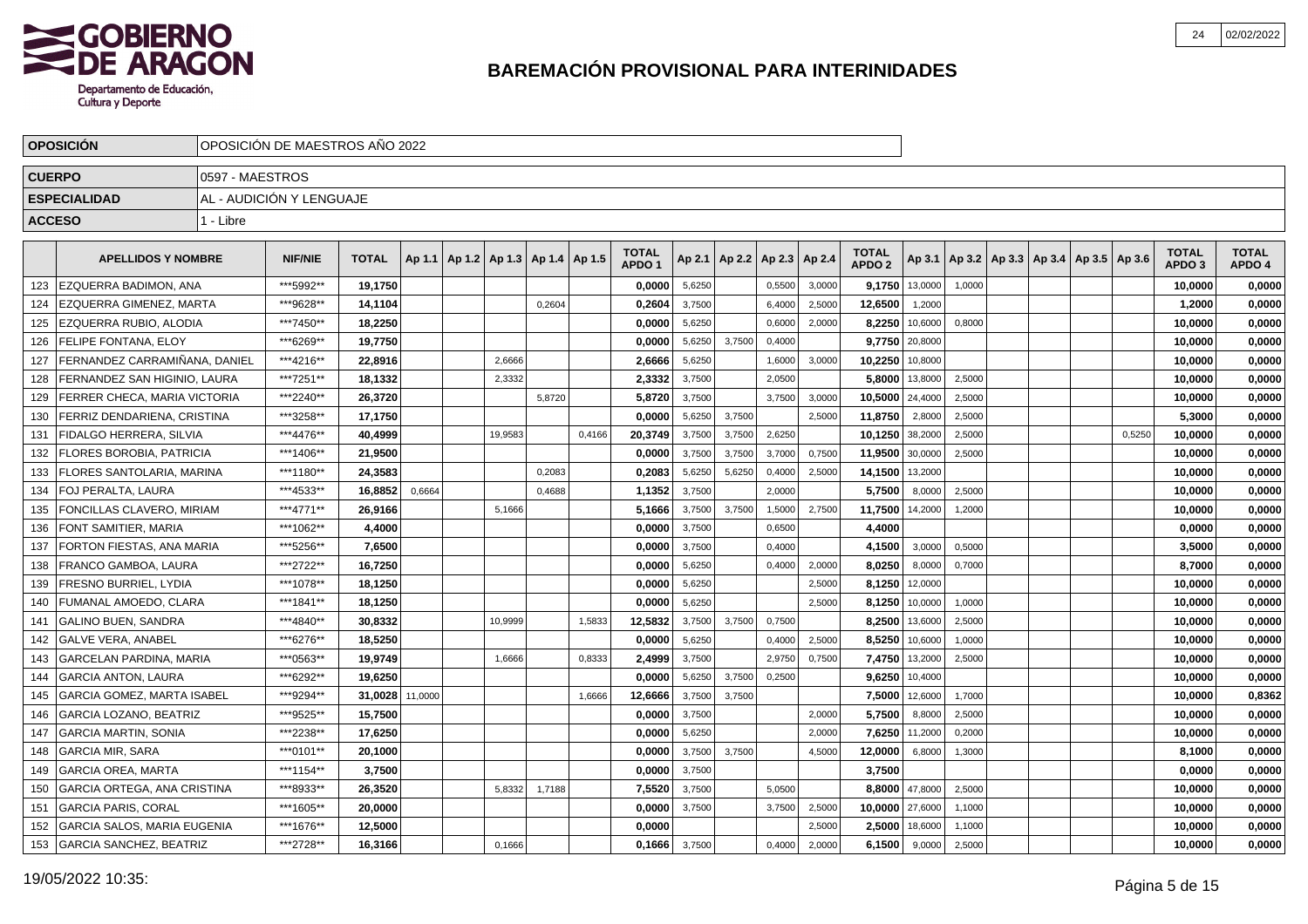

|     | <b>OPOSICIÓN</b>                            |                 | OPOSICIÓN DE MAESTROS AÑO 2022 |              |        |                                   |        |        |                                   |        |        |                                   |        |                                   |         |        |                                            |  |                                   |                        |
|-----|---------------------------------------------|-----------------|--------------------------------|--------------|--------|-----------------------------------|--------|--------|-----------------------------------|--------|--------|-----------------------------------|--------|-----------------------------------|---------|--------|--------------------------------------------|--|-----------------------------------|------------------------|
|     | <b>CUERPO</b>                               | 0597 - MAESTROS |                                |              |        |                                   |        |        |                                   |        |        |                                   |        |                                   |         |        |                                            |  |                                   |                        |
|     | <b>ESPECIALIDAD</b>                         |                 | AL - AUDICIÓN Y LENGUAJE       |              |        |                                   |        |        |                                   |        |        |                                   |        |                                   |         |        |                                            |  |                                   |                        |
|     | <b>ACCESO</b>                               | 1 - Libre       |                                |              |        |                                   |        |        |                                   |        |        |                                   |        |                                   |         |        |                                            |  |                                   |                        |
|     |                                             |                 |                                |              |        |                                   |        |        |                                   |        |        |                                   |        |                                   |         |        |                                            |  |                                   |                        |
|     | <b>APELLIDOS Y NOMBRE</b>                   |                 | <b>NIF/NIE</b>                 | <b>TOTAL</b> | Ap 1.1 | Ap 1.2   Ap 1.3   Ap 1.4   Ap 1.5 |        |        | <b>TOTAL</b><br>APDO <sub>1</sub> |        |        | Ap 2.1   Ap 2.2   Ap 2.3   Ap 2.4 |        | <b>TOTAL</b><br>APDO <sub>2</sub> | Ap 3.1  |        | Ap 3.2   Ap 3.3   Ap 3.4   Ap 3.5   Ap 3.6 |  | <b>TOTAL</b><br>APDO <sub>3</sub> | <b>TOTAL</b><br>APDO 4 |
| 154 | <b>GARCIA SANCHEZ, LAURA</b>                |                 | ***2614**                      | 15.8000      |        |                                   |        |        | 0,0000                            | 3,7500 |        | 2,9500                            |        | 6,7000                            | 6.6000  | 2,5000 |                                            |  | 9,1000                            | 0,0000                 |
| 155 | <b>GARCIA VELASCO, ERIKA</b>                |                 | ***9014**                      | 8,2500       |        |                                   |        |        | 0,0000                            | 3,7500 |        | 4,5000                            |        | 8,2500                            |         |        |                                            |  | 0,0000                            | 0,0000                 |
| 156 | <b>GARETA MARTINEZ. MARIA</b>               |                 | ***6244**                      | 17,9000      |        |                                   |        |        | 0,0000                            | 3,7500 | 3,7500 | 0,4000                            |        | 7,9000                            | 9,4000  | 1,0000 |                                            |  | 10,0000                           | 0,0000                 |
| 157 | <b>GARGALLO FRAGA, PAULA</b>                |                 | ***5565**                      | 9,1250       |        |                                   |        |        | 0,0000                            | 5,6250 |        |                                   | 2.5000 | 8,1250                            |         | 1.0000 |                                            |  | 1,0000                            | 0,0000                 |
| 158 | <b>GARRANCHO CARO, MARIA</b>                |                 | ***0125**                      | 17,5000      |        |                                   |        |        | 0,0000                            | 3,7500 | 3,7500 |                                   |        | 7,5000                            | 11,4000 | 2,5000 |                                            |  | 10,0000                           | 0,0000                 |
| 159 | <b>GASTON OYARZUN, ADRIANA</b>              |                 | ***0425**                      | 23,0832      |        | 4,8332                            |        |        | 4,8332                            | 3,7500 | 3,7500 | 0,7500                            |        | 8,2500                            | 12,4000 | 0,9000 |                                            |  | 10,0000                           | 0,0000                 |
| 160 | GHIORGHIES, RALUCA GEORGIANA                |                 | ****9586*                      | 18,1750      |        |                                   |        |        | 0,0000                            | 5,6250 |        | 0,5500                            | 2,0000 | 8,1750                            | 13,4000 | 2,5000 |                                            |  | 10,0000                           | 0,0000                 |
| 161 | I GIL CASASOLA. MIREIA                      |                 | ***1003**                      | 14,5000      |        |                                   |        |        | 0,0000                            |        |        |                                   | 4,5000 | 4,5000                            | 11,2000 | 1,0000 |                                            |  | 10,0000                           | 0,0000                 |
| 162 | <b>GIL SIERRA, MARIA</b>                    |                 | ***5828**                      | 23,5625      |        | 1,0000                            | 0,3125 |        | 1,3125                            | 5,6250 |        | 4,6250                            | 2,0000 | 12,2500                           | 9,8000  | 1,1000 |                                            |  | 10,0000                           | 0,0000                 |
| 163 | GIMENO FERNANDEZ, MARIA DEL<br><b>PILAR</b> |                 | ***5000**                      | 11,9500      |        |                                   |        |        | 0,0000                            | 3,7500 |        |                                   |        | 3,7500                            | 8,2000  |        |                                            |  | 8,2000                            | 0,0000                 |
| 164 | <b>GIMENO GIMENO, MARINA</b>                |                 | ***3059**                      | 19.9478      |        | 1,8332                            | 0,3646 |        | 2.1978                            | 3,7500 |        | 1,5000                            | 2,5000 | 7.7500                            | 11,2000 | 1,0000 |                                            |  | 10.0000                           | 0,0000                 |
| 165 | <b>GIMENO MAINER, PILAR</b>                 |                 | ***2029**                      | 15,7500      |        |                                   |        |        | 0,0000                            | 3,7500 |        |                                   | 2,0000 | 5,7500                            | 10,4000 | 1,5000 |                                            |  | 10,0000                           | 0,0000                 |
| 166 | <b>GIMENO ORTUN, GABRIEL</b>                |                 | ***3056**                      | 10.0000      |        |                                   |        |        | 0.0000                            |        |        |                                   |        | 0,0000                            | 10,0000 |        |                                            |  | 10,0000                           | 0,0000                 |
| 167 | GIRONA GODIA, ESTEFANIA                     |                 | ***2969**                      | 4,2000       |        |                                   |        |        | 0,0000                            | 3,7500 |        | 0,2500                            |        | 4,0000                            | 0,2000  |        |                                            |  | 0,2000                            | 0,0000                 |
| 168 | GISBERT BELMONTE, CARLOS                    |                 | ***5468**                      | 12,1875      |        |                                   | 0.9375 |        | 0,9375                            | 3,7500 |        | 0,4000                            |        | 4,1500                            | 5,6000  | 1,5000 |                                            |  | 7,1000                            | 0,0000                 |
| 169 | <b>GLARIA RAMIREZ, NATALIA</b>              |                 | ***5764**                      | 15,8750      |        |                                   |        |        | 0,0000                            | 5,6250 |        | 0,2500                            |        | 5,8750                            | 11,2000 |        |                                            |  | 10,0000                           | 0,0000                 |
| 170 | <b>GOMEZ COMIN, EVA</b>                     |                 | ***1807**                      | 22,1416      |        | 0,1666                            |        |        | 0,1666                            | 5,6250 |        | 3,8500                            | 2,5000 | 11,9750                           | 28,0000 | 1,0000 |                                            |  | 10,0000                           | 0,0000                 |
| 171 | GOMEZ MORALEJO. ANDREA                      |                 | ***4647**                      | 13,7500      |        |                                   |        |        | 0,0000                            | 3,7500 |        |                                   |        | 3,7500                            | 10,4000 |        |                                            |  | 10,0000                           | 0,0000                 |
| 172 | <b>GONZALEZ CASTARLENAS, MARIA</b>          |                 | ***8108**                      | 10,4250      |        |                                   |        |        | 0,0000                            | 5,6250 |        | 0,4000                            |        | 6,0250                            | 4,4000  |        |                                            |  | 4,4000                            | 0,0000                 |
| 173 | GONZALEZ CORREAS. RUT                       |                 | ***6502**                      | 16,0166      |        | 1.1666                            |        |        | 1,1666                            | 3,7500 |        | 1,1000                            |        | 4,8500                            | 8,0000  | 2,1000 |                                            |  | 10,0000                           | 0,0000                 |
| 174 | <b>GONZALEZ FELIPE, SILVIA</b>              |                 | ***8725**                      | 17,9322      |        |                                   | 0,2604 |        | 0,2604                            | 5,6250 |        |                                   |        | 5,6250                            | 9,2000  | 2,5000 |                                            |  | 10,0000                           | 2,0468                 |
| 175 | <b>GRACIA BOSQUE. BEATRIZ</b>               |                 | ***7313**                      | 17,2188      |        |                                   | 1,0938 |        | 1,0938                            | 5,6250 |        |                                   | 3,0000 | 8,6250                            | 7,0000  | 0,5000 |                                            |  | 7,5000                            | 0,0000                 |
| 176 | <b>GRACIA MALO, VICTOR</b>                  |                 | ***0741**                      | 0,0000       |        |                                   |        |        | 0,0000                            |        |        |                                   |        | 0,0000                            |         |        |                                            |  | 0,0000                            | 0,0000                 |
| 177 | <b>GRACIA MATA, LORENA</b>                  |                 | ***3244**                      | 16,3000      |        |                                   |        |        | 0,0000                            | 3,7500 |        | 3,7500                            |        | 7,5000                            | 8,8000  |        |                                            |  | 8,8000                            | 0,0000                 |
| 178 | GRASA BLASCO, MARIA CRUZ                    |                 | ***5566**                      | 29.7582      |        | 5,1666                            |        | 0,9166 | 6.0832                            | 5,6250 | 3.7500 | 1,8000                            | 2,5000 | 13,6750                           | 10,6000 | 2,5000 |                                            |  | 10.0000                           | 0,0000                 |
| 179 | <b>GRIMA HERRERO, ANGELA</b>                |                 | ***6357**                      | 15,6250      |        |                                   |        |        | 0,0000                            | 5,6250 |        |                                   |        | 5,6250                            | 10,0000 |        |                                            |  | 10,0000                           | 0,0000                 |
| 180 | <b>GUERRERO BETRAN, NICOLAS</b>             |                 | ***6380**                      | 15,6250      |        |                                   |        |        | 0,0000                            | 5,6250 |        |                                   |        | 5,6250                            | 10,8000 |        |                                            |  | 10,0000                           | 0,0000                 |
| 181 | GUERRERO FABRE, SARA                        |                 | ***1707**                      | 28,7750      |        | 6,5000                            |        |        | 6,5000                            | 5,6250 | 3,7500 | 0,4000                            | 2,5000 | 12,2750                           | 15,8000 | 2,5000 |                                            |  | 10,0000                           | 0,0000                 |
| 182 | <b>GUIRLES BARLUENGA, JAVIER</b>            |                 | ***5611**                      | 20,2500      |        | 2,0000                            |        |        | 2,0000                            | 3,7500 | 3,7500 | 0,7500                            |        | 8,2500                            | 13,0000 | 2,5000 |                                            |  | 10,0000                           | 0,0000                 |
| 183 | HERNANDEZ DOMINGO, IRENE                    |                 | ***5700**                      | 15,7500      |        |                                   |        |        | 0,0000                            | 3,7500 | 3,7500 | 0,2500                            |        | 7,7500                            | 8,0000  |        |                                            |  | 8,0000                            | 0,0000                 |
| 184 | HERNANDEZ GISPERT, SILVIA                   |                 | ***8969**                      | 22,2790      |        |                                   |        |        | 0,0000                            | 5,6250 |        | 3,7500                            | 2,0000 | 11,3750                           | 9,4000  | 1,6000 |                                            |  | 10,0000                           | 0,9040                 |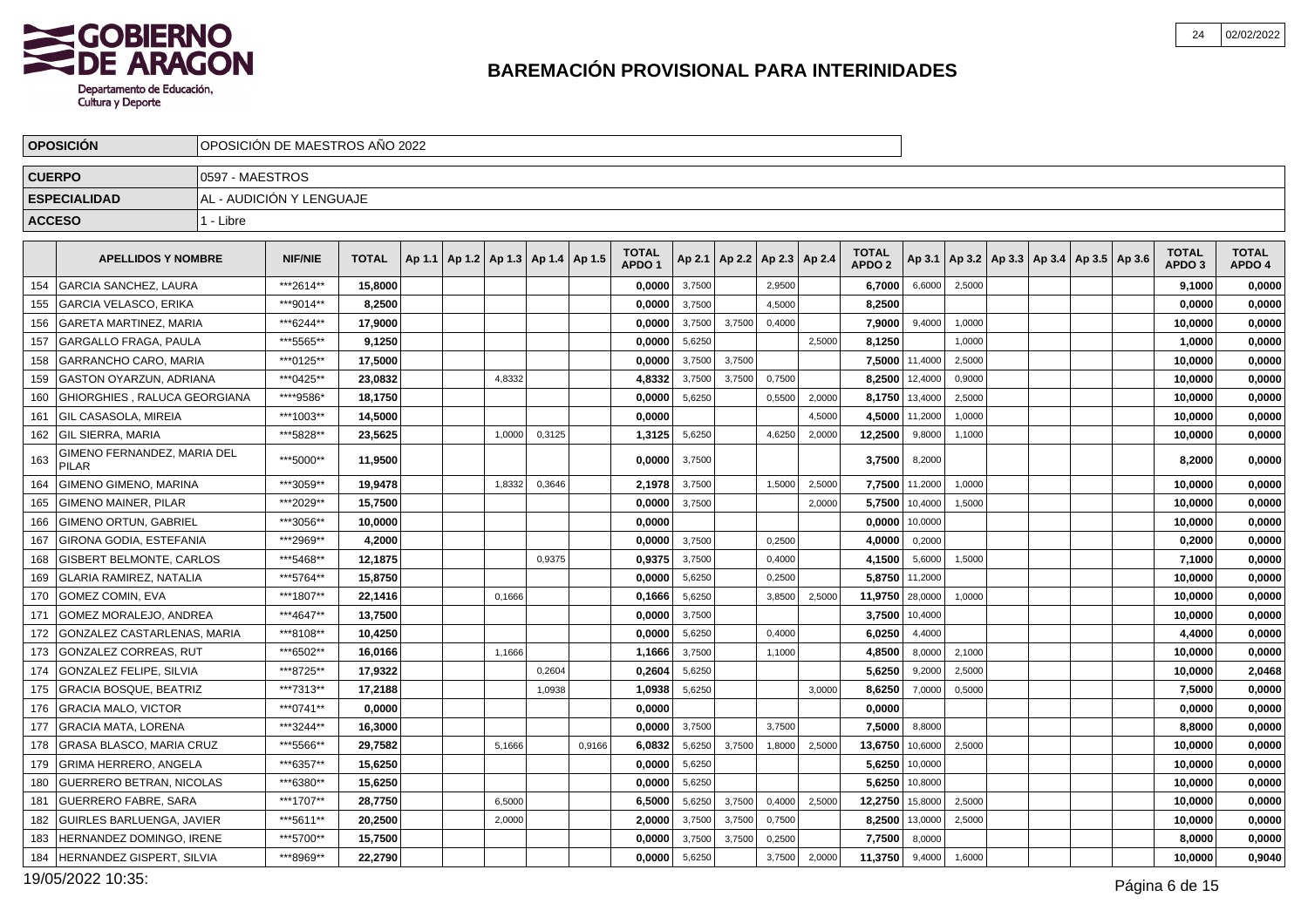

|     | <b>OPOSICIÓN</b>                           | OPOSICIÓN DE MAESTROS AÑO 2022 |                |              |        |                                   |         |        |        |                                   |        |               |        |        |                                   |                |        |                                                     |  |                                   |                        |
|-----|--------------------------------------------|--------------------------------|----------------|--------------|--------|-----------------------------------|---------|--------|--------|-----------------------------------|--------|---------------|--------|--------|-----------------------------------|----------------|--------|-----------------------------------------------------|--|-----------------------------------|------------------------|
|     | <b>CUERPO</b>                              | 0597 - MAESTROS                |                |              |        |                                   |         |        |        |                                   |        |               |        |        |                                   |                |        |                                                     |  |                                   |                        |
|     | <b>ESPECIALIDAD</b>                        | AL - AUDICIÓN Y LENGUAJE       |                |              |        |                                   |         |        |        |                                   |        |               |        |        |                                   |                |        |                                                     |  |                                   |                        |
|     | <b>ACCESO</b>                              | 1 - Libre                      |                |              |        |                                   |         |        |        |                                   |        |               |        |        |                                   |                |        |                                                     |  |                                   |                        |
|     | <b>APELLIDOS Y NOMBRE</b>                  |                                | <b>NIF/NIE</b> | <b>TOTAL</b> | Ap 1.1 | Ap 1.2   Ap 1.3   Ap 1.4   Ap 1.5 |         |        |        | <b>TOTAL</b><br>APDO <sub>1</sub> | Ap 2.1 | Ap 2.2 Ap 2.3 |        | Ap 2.4 | <b>TOTAL</b><br>APDO <sub>2</sub> |                |        | Ap 3.1   Ap 3.2   Ap 3.3   Ap 3.4   Ap 3.5   Ap 3.6 |  | <b>TOTAL</b><br>APDO <sub>3</sub> | <b>TOTAL</b><br>APDO 4 |
| 185 | HERNANDEZ RUIZ. ESTER                      |                                | ***1121**      | 23,3250      |        |                                   |         |        |        | 0.0000                            | 5,6250 |               | 2,7000 | 5,0000 | 13,3250 11,2000                   |                | 2,5000 |                                                     |  | 10,0000                           | 0,0000                 |
| 186 | <b>HERNANDEZ SANZ, SHEILA</b>              |                                | ***8404**      | 40,8500      |        |                                   | 19,6250 |        | 1,0000 | 20,6250                           | 5,6250 |               | 2,6000 | 2,0000 | 10,2250 30,8000                   |                | 2,5000 |                                                     |  | 10,0000                           | 0,0000                 |
| 187 | <b>HERRANDO MILLAN, ANA PILAR</b>          |                                | ***5924**      | 13,0000      |        |                                   |         |        |        | 0.0000                            |        |               |        | 3,0000 |                                   | 3,0000 10,2000 |        |                                                     |  | 10,0000                           | 0,0000                 |
| 188 | HERRERA VILLAGRAN, NATALIA<br><b>SOFIA</b> |                                | ***4780**      | 7,0500       |        |                                   |         |        |        | 0,0000                            | 3,7500 |               |        |        | 3,7500                            | 0,8000         | 2,5000 |                                                     |  | 3,3000                            | 0,0000                 |
| 189 | HIJAZO PECHERO, LAURA                      |                                | ***2294**      | 18,5250      |        |                                   |         |        |        | 0,0000                            | 5,6250 |               | 0,4000 | 2,5000 |                                   | 8,5250 14,0000 | 1,6000 |                                                     |  | 10,0000                           | 0,0000                 |
| 190 | <b>IBAÑEZ PARDILLO, ERIKA</b>              |                                | ***5573**      | 17,0250      |        |                                   | 1,0000  |        |        | 1.0000                            | 5,6250 |               | 0,4000 |        |                                   | 6.0250 18,0000 | 2,3000 |                                                     |  | 10,0000                           | 0,0000                 |
| 191 | <b>IBARRA DE LA MUELA, ROBERTO</b>         |                                | ***4050**      | 43,0166      |        |                                   | 23,8750 |        | 1,1666 | 25,0416                           | 5,6250 |               | 2,3500 |        |                                   | 7,9750 38,6000 | 2,5000 |                                                     |  | 10,0000                           | 0,0000                 |
| 192 | IGLESIAS INSAUSTI, RAQUEL                  |                                | ***2703**      | 0.2000       |        |                                   |         |        |        | 0,0000                            |        |               |        |        | 0.0000                            |                | 0,2000 |                                                     |  | 0,2000                            | 0,0000                 |
| 193 | <b>INFANTE GIL, MIRIAM</b>                 |                                | ***2162**      | 14,6104      |        |                                   |         | 0,8854 |        | 0,8854                            | 3,7500 | 3,7500        | 2,4750 | 0,7500 | 10,7250                           | 3,0000         |        |                                                     |  | 3,0000                            | 0,0000                 |
| 194 | INGLAN LABEIRA, VERONICA                   |                                | ***7090**      | 6,1500       |        |                                   |         |        |        | 0.0000                            |        | 3,7500        |        |        | 3,7500                            | 2,4000         |        |                                                     |  | 2,4000                            | 0,0000                 |
| 195 | <b>IRANZO MARTINEZ. BELEN</b>              |                                | ***5937**      | 16.1250      |        |                                   |         |        |        | 0.0000                            | 5,6250 |               |        | 2.0000 | 7,6250                            | 6,0000         | 2,5000 |                                                     |  | 8.5000                            | 0,0000                 |
| 196 | IRUJO GIMENO, MARIA LUZ                    |                                | ***0737**      | 20,8498      |        |                                   | 8,3332  |        | 0,9166 | 9,2498                            | 3,7500 |               | 1,3500 |        | 5,1000                            | 4,0000         | 2,5000 |                                                     |  | 6,5000                            | 0,0000                 |
| 197 | JABAL CALVILLO. MARIA                      |                                | ***2176**      | 23,1916      |        |                                   | 0,6666  |        | 0,2500 | 0,9166                            | 5,6250 | 3,7500        | 0,4000 | 2,5000 | 12,2750                           | 9,2000         | 1,6000 |                                                     |  | 10,0000                           | 0,0000                 |
| 198 | JEREZ GIL, CARLOS                          |                                | ***2170**      | 4,1500       |        |                                   |         |        |        | 0,0000                            | 3,7500 |               | 0,4000 |        | 4,1500                            |                |        |                                                     |  | 0,0000                            | 0,0000                 |
| 199 | JIMENEZ CORRAL, LAURA                      |                                | ***2071**      | 21,8750      |        |                                   |         |        |        | 0,0000                            | 5,6250 | 3,7500        |        | 2,5000 | 11,8750                           | 7,8000         | 2,5000 |                                                     |  | 10,0000                           | 0,0000                 |
| 200 | JIMENEZ GIL, JUAN                          |                                | ***0832**      | 9,0000       |        |                                   |         |        |        | 0,0000                            | 3,7500 |               | 0,2500 |        | 4,0000                            | 3,0000         | 2,0000 |                                                     |  | 5,0000                            | 0,0000                 |
| 201 | JIMENEZ SALAS, JAVIER                      |                                | ***5268**      | 26,4332      |        |                                   | 3,3332  |        |        | 3,3332                            | 3,7500 | 3,7500        | 3,6000 | 2,0000 | 13,1000 23,8000                   |                | 2,5000 |                                                     |  | 10,0000                           | 0,0000                 |
| 202 | JORDAN SABATER, MARIA BELEN                |                                | ***6419**      | 22,1250      |        |                                   |         |        |        | 0,0000                            | 5,6250 |               | 6,5000 |        | 12,1250 13,8000                   |                | 0,1000 |                                                     |  | 10,0000                           | 0,0000                 |
| 203 | JURADO MARIN, XAQUELINE                    |                                | ***6870**      | 22,8890      |        |                                   |         | 3,7890 |        | 3,7890                            | 3,7500 |               | 3,7500 | 2,5000 | 10,0000                           | 6,6000         | 2,5000 |                                                     |  | 9,1000                            | 0,0000                 |
| 204 | LACARDA CARDENAS, MIGUEL                   |                                | ***6235**      | 15.0000      |        |                                   |         |        |        | 0,0000                            | 3,7500 |               | 1,2500 |        | 5,0000                            | 8,8000         | 2,5000 |                                                     |  | 10,0000                           | 0,0000                 |
| 205 | LACARTE MOMPEL, ANA                        |                                | ***5547**      | 14,7250      |        |                                   |         |        |        | 0,0000                            | 5,6250 | 3,7500        | 0,2500 | 2,5000 | 12,1250                           | 1,2000         | 1,4000 |                                                     |  | 2,6000                            | 0,0000                 |
| 206 | LAFUENTE ANIES, ALBERTO                    |                                | ***6051**      | 16,3000      |        |                                   |         |        |        | 0,0000                            | 3,7500 | 3,7500        | 0,4000 |        | 7,9000                            | 8,4000         |        |                                                     |  | 8,4000                            | 0,0000                 |
| 207 | LAFUENTE MARTIN, NURIA                     |                                | ***6038**      | 16,0250      |        |                                   |         |        |        | 0,0000                            | 5,6250 |               | 0,4000 | 2,0000 | 8,0250                            | 6,0000         | 2,0000 |                                                     |  | 8,0000                            | 0,0000                 |
| 208 | LAIGLESIA BUEN. LAURA                      |                                | ***4524**      | 13,6500      |        |                                   |         |        |        | 0,0000                            | 3,7500 |               | 4,8000 |        | 8,5500                            | 2,6000         | 2,5000 |                                                     |  | 5,1000                            | 0,0000                 |
| 209 | <b>LALIENA CARRO, ALBA</b>                 |                                | ***6400**      | 8.8250       |        |                                   |         |        |        | 0.0000                            | 5,6250 |               | 0,4000 |        | 6,0250                            | 2,2000         | 0,6000 |                                                     |  | 2.8000                            | 0,0000                 |
| 210 | LAMUELA LERT, ANDREA                       |                                | ***6096**      | 14,1750      |        |                                   |         |        |        | 0,0000                            | 3,7500 |               | 0,4250 |        | 4,1750                            | 15,0000        | 1,5000 |                                                     |  | 10,0000                           | 0,0000                 |
| 211 | LANAO SOLANS, TERESA                       |                                | ***2053**      | 18.0500      |        |                                   |         |        |        | 0.0000                            | 5,6250 |               | 0,4250 | 2,0000 | 8,0500                            | 12,8000        | 0,1000 |                                                     |  | 10,0000                           | 0,0000                 |
| 212 | LANAU LASCORZ, MARIA                       |                                | ***5095**      | 25,4332      |        |                                   | 9,3332  |        |        | 9,3332                            | 3,7500 |               | 1,6000 | 0,7500 |                                   | 6,1000 18,8000 | 2,5000 |                                                     |  | 10,0000                           | 0,0000                 |
| 213 | LANCINA MIMBELA, HECTOR                    |                                | ***4984**      | 26,1832      |        |                                   | 3,8332  |        |        | 3,8332                            | 3,7500 | 3,7500        | 1,6000 | 3,2500 | 12,3500 11,4000                   |                | 1,0000 |                                                     |  | 10,0000                           | 0,0000                 |
| 214 | LANGARITA CERRADA, CARLOS                  |                                | ***1047**      | 8,1250       |        |                                   |         |        |        | 0,0000                            | 5,6250 |               |        | 2.5000 | 8,1250                            |                |        |                                                     |  | 0,0000                            | 0,0000                 |
|     | 215   LANUZA GOMEZ, IRATXE                 |                                | ***8637**      | 27,4582      |        |                                   | 5,8332  |        |        | 5,8332                            | 5,6250 | 3,7500        | 0,2500 | 2,0000 | 11,6250 14,6000                   |                | 2,5000 |                                                     |  | 10,0000                           | 0,0000                 |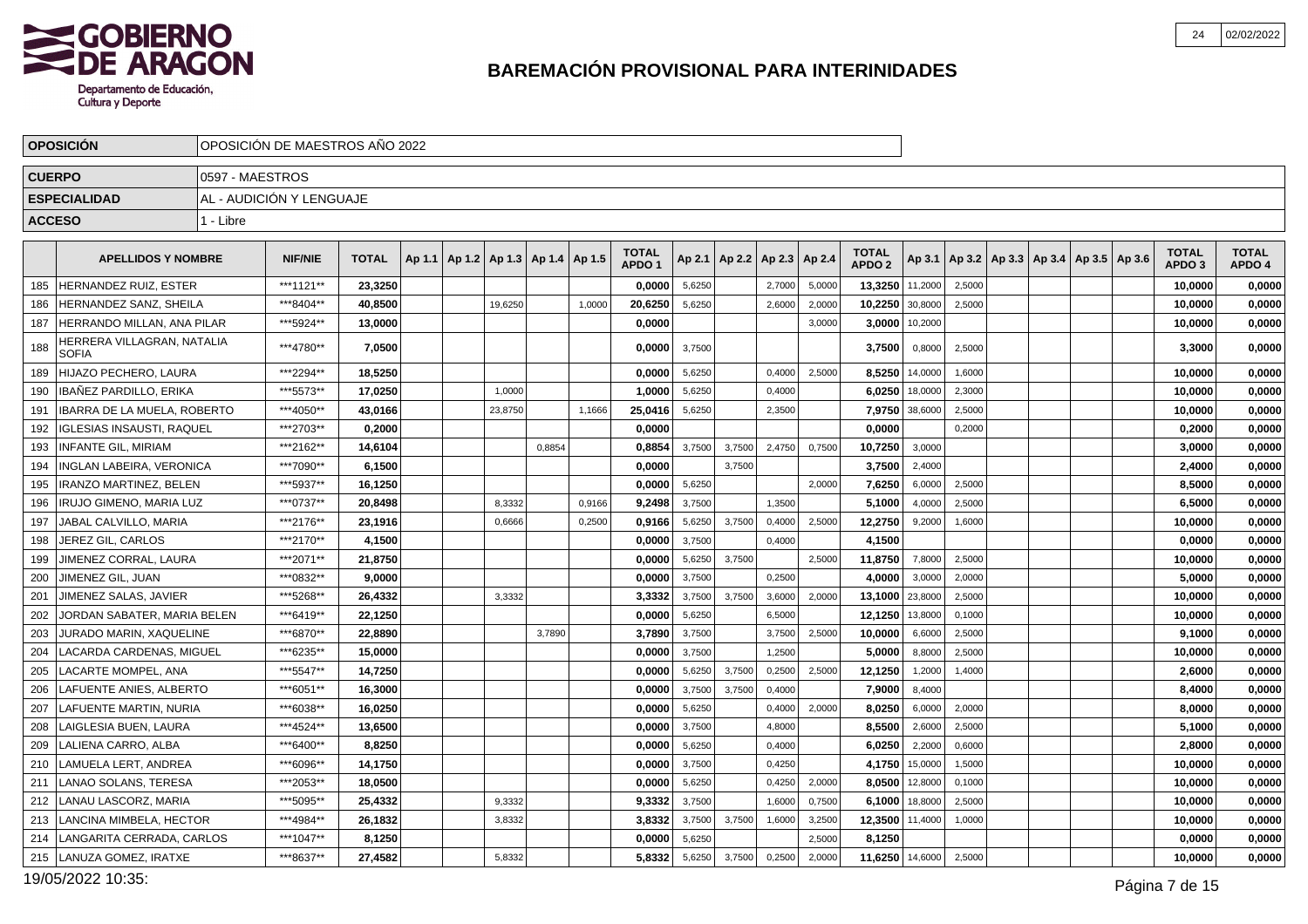

|               | <b>OPOSICION</b>                                  |                 | OPOSICIÓN DE MAESTROS AÑO 2022 |              |         |                                   |        |        |                                   |        |        |                          |        |                                   |         |                                            |  |        |        |                                   |                        |
|---------------|---------------------------------------------------|-----------------|--------------------------------|--------------|---------|-----------------------------------|--------|--------|-----------------------------------|--------|--------|--------------------------|--------|-----------------------------------|---------|--------------------------------------------|--|--------|--------|-----------------------------------|------------------------|
| <b>CUERPO</b> |                                                   | 0597 - MAESTROS |                                |              |         |                                   |        |        |                                   |        |        |                          |        |                                   |         |                                            |  |        |        |                                   |                        |
|               | <b>ESPECIALIDAD</b>                               |                 | AL - AUDICIÓN Y LENGUAJE       |              |         |                                   |        |        |                                   |        |        |                          |        |                                   |         |                                            |  |        |        |                                   |                        |
| <b>ACCESO</b> |                                                   | 1 - Libre       |                                |              |         |                                   |        |        |                                   |        |        |                          |        |                                   |         |                                            |  |        |        |                                   |                        |
|               |                                                   |                 |                                |              |         |                                   |        |        |                                   |        |        |                          |        |                                   |         |                                            |  |        |        |                                   |                        |
|               | <b>APELLIDOS Y NOMBRE</b>                         |                 | <b>NIF/NIE</b>                 | <b>TOTAL</b> | Ap 1.1  | Ap 1.2   Ap 1.3   Ap 1.4   Ap 1.5 |        |        | <b>TOTAL</b><br>APDO <sub>1</sub> | Ap 2.1 |        | Ap 2.2   Ap 2.3   Ap 2.4 |        | <b>TOTAL</b><br>APDO <sub>2</sub> | Ap 3.1  | Ap 3.2   Ap 3.3   Ap 3.4   Ap 3.5   Ap 3.6 |  |        |        | <b>TOTAL</b><br>APDO <sub>3</sub> | <b>TOTAL</b><br>APDO 4 |
| 216           | LAPESA LANGARITA, LUCIA                           |                 | ***4600**                      | 8,9500       |         |                                   |        |        | 0,0000                            | 3,7500 |        |                          |        | 3,7500                            | 4,2000  | 1,0000                                     |  |        |        | 5,2000                            | 0,0000                 |
| 217           | LAPUENTE MANCERA, BELEN                           |                 | ***5093**                      | 16,4832      | 2,3332  |                                   |        |        | 2,3332                            | 3,7500 |        | 0,4000                   |        | 4,1500                            | 11,4000 |                                            |  |        |        | 10,0000                           | 0,0000                 |
| 218           | LASHERAS MUÑOZ. ALBERTO JAVIER                    |                 | ***6583**                      | 24,8750      |         |                                   |        |        | 0,0000                            | 5,6250 |        | 6,7500                   | 2,5000 | 14,8750                           | 9,6000  | 2,5000                                     |  |        |        | 10,0000                           | 0,0000                 |
| 219           | LASIERRA ECHEVERRIA, INES                         |                 | ***1290**                      | 3,7500       |         |                                   |        |        | 0.0000                            | 3,7500 |        |                          |        | 3.7500                            |         |                                            |  |        |        | 0.0000                            | 0,0000                 |
| 220           | LAVILLA ROMEO, JULIA                              |                 | ***3178**                      | 20.2938      |         | 1,0000                            | 0,4688 |        | 1,4688                            | 5,6250 |        | 0,7000                   | 2.5000 | 8,8250                            | 10,6000 | 1,0000                                     |  |        |        | 10,0000                           | 0,0000                 |
| 221           | LAZARO CABALLERO. ELENA                           |                 | ***7005**                      | 25.4688      |         |                                   | 0.4688 |        | 0,4688                            | 5,6250 | 3,7500 | 6,7500                   | 2,5000 | 15,0000                           | 12,0000 |                                            |  |        |        | 10,0000                           | 0,0000                 |
| 222           | LECHON MERCIER, LUCIA                             |                 | ***9541**                      | 43,8749      | 0,3332  | 18,5417                           |        |        | 18,8749                           | 3,7500 |        | 9,0000                   | 3,7500 | 15,0000                           | 42,2000 | 2,3000                                     |  | 1,3750 |        | 10,0000                           | 0,0000                 |
| 223           | LERA CENIS, MARIA                                 |                 | ***0754**                      | 20,7500      |         | 2,5000                            |        |        | 2,5000                            | 3,7500 | 3,7500 | 0,7500                   |        | 8,2500                            | 11,8000 |                                            |  |        |        | 10,0000                           | 0,0000                 |
| 224           | LISBONA QUIBUS, MARIO                             |                 | ***4137**                      | 20,3250      |         |                                   |        |        | 0,0000                            | 5,6250 | 3,7500 | 0,8500                   | 2,5000 | 12,7250                           | 7,6000  |                                            |  |        |        | 7,6000                            | 0,0000                 |
| 225           | LIZANO NAVARRO. ANA PILAR                         |                 | ***2786**                      | 29,7082      |         | 5,3332                            |        |        | 5,3332                            | 5,6250 | 3,7500 | 3,0000                   | 2,0000 | 14,3750                           | 13,2000 | 2,5000                                     |  |        |        | 10,0000                           | 0,0000                 |
| 226           | LLORENTE RUIZ, MARIA                              |                 | ***9545**                      | 22.7582      | 1,3332  |                                   |        |        | 1,3332                            | 5,6250 |        | 3,3000                   | 2,5000 | 11,4250                           | 10,6000 | 2,1000                                     |  |        |        | 10,0000                           | 0,0000                 |
| 227           | LOPEZ CASTRO, RAUL                                |                 | ***6299**                      | 17,1000      |         |                                   |        |        | 0,0000                            | 5,6250 |        | 1,4750                   |        | 7,1000                            | 10,8000 |                                            |  |        |        | 10,0000                           | 0,0000                 |
| 228           | <b>LOPEZ CELEMENDIZ. ROSANA</b><br><b>CARLOTA</b> |                 | ***3635**                      | 21,3500      | 4,0000  |                                   |        |        | 4,0000                            | 3,7500 |        | 7,5000                   |        | 11,2500                           | 3,6000  | 2,5000                                     |  |        |        | 6,1000                            | 0,0000                 |
| 229           | LOPEZ FERNANDEZ. ALBA                             |                 | ***3267**                      | 22.5521      |         | 1,0000                            | 0,6771 |        | 1,6771                            | 5,6250 |        | 2,2500                   | 3,0000 | 10,8750                           | 12,8000 | 2,5000                                     |  |        |        | 10.0000                           | 0,0000                 |
| 230           | LOPEZ LORENTE, DAVID                              |                 | ***0238**                      | 22.7250      |         |                                   |        |        | 0.0000                            | 5,6250 |        | 4,6000                   | 2.5000 | 12,7250                           | 17,8000 |                                            |  |        |        | 10.0000                           | 0,0000                 |
| 231           | LOPEZ MUÑOZ. CORAL                                |                 | ***5108**                      | 42.0498      | 24,2498 |                                   |        |        | 24.2498                           | 3,7500 | 3.7500 | 0,3000                   |        | 7,8000                            | 45,4000 | 1.4000                                     |  |        |        | 10,0000                           | 0,0000                 |
| 232           | LOPEZ MURIEL, REBECA                              |                 | ***6039**                      | 18,5750      |         |                                   |        |        | 0,0000                            | 5,6250 |        | 3,0500                   | 2,0000 | 10,6750                           | 5,4000  | 2,5000                                     |  |        |        | 7,9000                            | 0,0000                 |
| 233           | LOPEZ NARBONA, ANDREA                             |                 | ***5990**                      | 6,8330       | 0,6664  | 0,6666                            |        |        | 1,3330                            |        |        |                          |        | 0,0000                            | 3,6000  | 1,9000                                     |  |        |        | 5,5000                            | 0,0000                 |
| 234           | LOPEZ PEREZ, GEMA                                 |                 | ***3602**                      | 26,3832      |         | 8,1666                            |        | 0,9166 | 9,0832                            | 3,7500 |        | 1,0500                   | 2,5000 | 7,3000                            | 17,6000 | 2,0000                                     |  |        |        | 10,0000                           | 0,0000                 |
| 235           | LOPEZ TOLEDO. RAFAEL                              |                 | ***4064**                      | 30.4666      |         | 9,1666                            |        |        | 9,1666                            | 3,7500 |        | 2,5500                   | 5,0000 | 11,3000                           | 11,2000 |                                            |  |        |        | 10,0000                           | 0,0000                 |
| 236           | LOPEZ TORTOSA, CAROLINA                           |                 | ***9732**                      | 19,5416      |         | 0,6666                            |        |        | 0,6666                            | 5,6250 | 3,7500 |                          | 3,0000 | 12,3750                           | 6,0000  | 0,5000                                     |  |        |        | 6,5000                            | 0,0000                 |
| 237           | LOPEZ VERDE. INES                                 |                 | ***9523**                      | 25,0000      |         |                                   |        |        | 0.0000                            | 5,6250 | 3,7500 | 3,3000                   | 2,5000 | 15,0000                           | 12,0000 |                                            |  |        |        | 10,0000                           | 0,0000                 |
| 238           | <b>LOPEZ VERDE, MARIA</b>                         |                 | ***9523**                      | 26.0000      |         | 1,0000                            |        |        | 1,0000                            | 5,6250 | 3,7500 | 3,1500                   | 2,5000 | 15,0000                           | 12,0000 |                                            |  |        |        | 10,0000                           | 0,0000                 |
| 239           | LOREN VIDAL, TAMARA                               |                 | ***0612**                      | 5,1000       |         | 2,0000                            |        |        | 2,0000                            |        |        |                          |        | 0,0000                            | 1,6000  | 1,5000                                     |  |        |        | 3,1000                            | 0,0000                 |
| 240           | LORENZO LOPEZ DE SOSOAGA<br><b>KATHERINE</b>      |                 | ***8486**                      | 13,7500      |         |                                   |        |        | 0.0000                            | 3,7500 |        |                          |        | 3,7500                            | 10,8000 |                                            |  |        |        | 10,0000                           | 0,0000                 |
| 241           | LOSADA GARCIA, MARIA PILAR                        |                 | ***9202**                      | 33,8083      |         | 10,8750                           |        | 0,5833 | 11,4583                           | 3,7500 | 3,7500 | 2,8500                   | 2,0000 | 12,3500                           | 16,2000 | 2,5000                                     |  |        |        | 10,0000                           | 0,0000                 |
| 242           | LOSILLA FRANCO, OMAR                              |                 | ***0885**                      | 9,0500       |         |                                   |        |        | 0,0000                            | 5,6250 |        | 0,4250                   |        | 6,0500                            | 2,0000  | 1,0000                                     |  |        |        | 3,0000                            | 0,0000                 |
| 243           | LUENGO JUBIERRE, ANA                              |                 | ***0953**                      | 29,2165      |         | 7,8332                            |        | 1,0833 | 8,9165                            | 3,7500 | 3,7500 | 2,8000                   |        | 10,3000                           | 31,2000 | 1,0000                                     |  |        | 0,3000 | 10,0000                           | 0,0000                 |
| 244           | LUNA GAMBAU, ALBA                                 |                 | ***1425**                      | 22,1082      |         | 0,8332                            |        |        | 0,8332                            | 5,6250 | 3,7500 | 0,4000                   | 2,0000 | 11,7750                           | 7,0000  | 2,5000                                     |  |        |        | 9,5000                            | 0,0000                 |
| 245           | MAIRAL MOROS, JORGE                               |                 | ***5991**                      | 12,0500      |         |                                   |        |        | 0,0000                            | 3,7500 | 3,7500 | 0,5500                   |        | 8,0500                            | 4,0000  |                                            |  |        |        | 4.0000                            | 0,0000                 |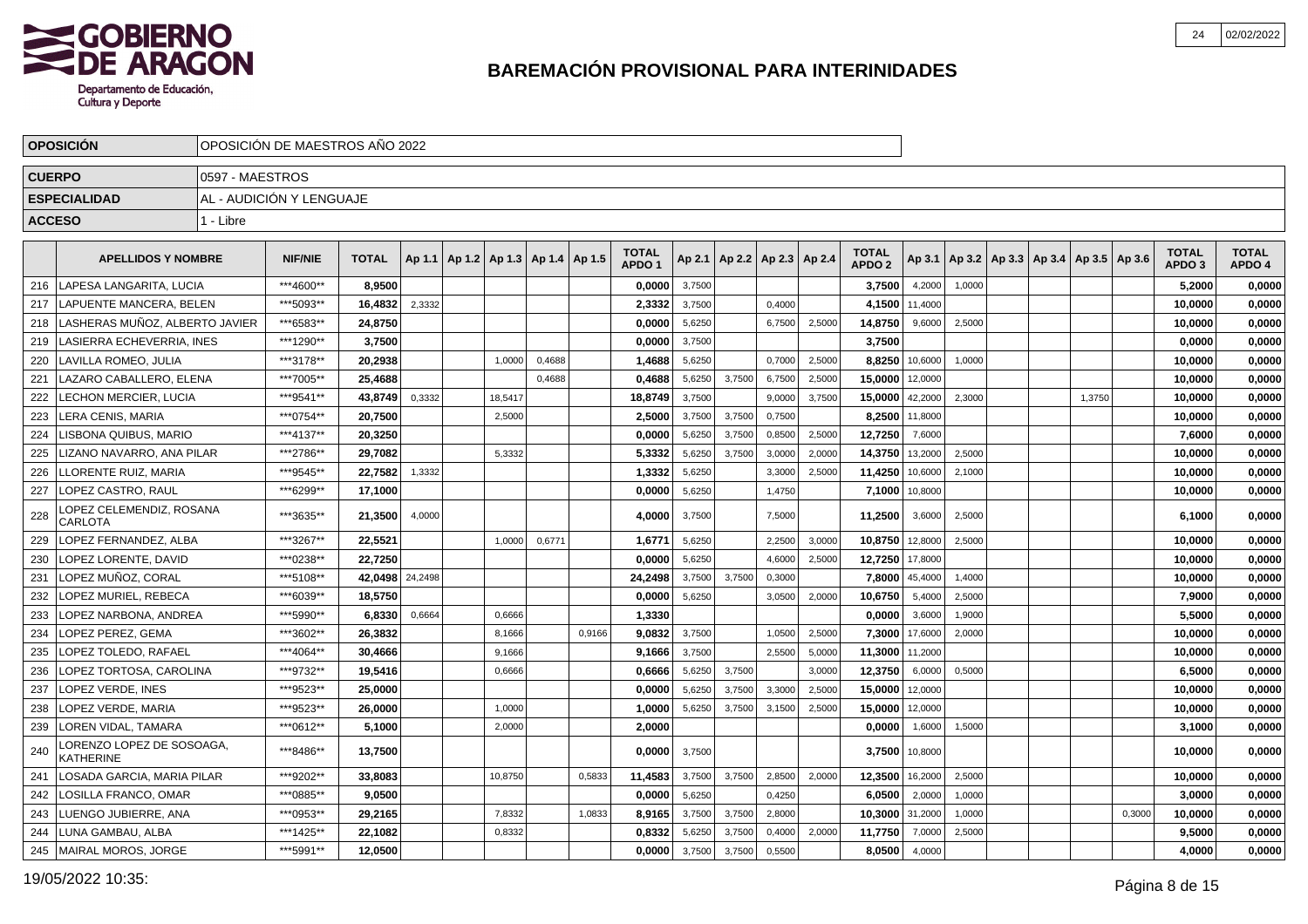

|               | <b>OPOSICION</b>                           |                 | OPOSICION DE MAESTROS ANO 2022 |              |        |        |                                   |        |        |                                   |        |        |                                   |        |                                   |         |                                                     |  |        |                                   |                        |
|---------------|--------------------------------------------|-----------------|--------------------------------|--------------|--------|--------|-----------------------------------|--------|--------|-----------------------------------|--------|--------|-----------------------------------|--------|-----------------------------------|---------|-----------------------------------------------------|--|--------|-----------------------------------|------------------------|
| <b>CUERPO</b> |                                            | 0597 - MAESTROS |                                |              |        |        |                                   |        |        |                                   |        |        |                                   |        |                                   |         |                                                     |  |        |                                   |                        |
|               | <b>ESPECIALIDAD</b>                        |                 | AL - AUDICIÓN Y LENGUAJE       |              |        |        |                                   |        |        |                                   |        |        |                                   |        |                                   |         |                                                     |  |        |                                   |                        |
| <b>ACCESO</b> |                                            | 1 - Libre       |                                |              |        |        |                                   |        |        |                                   |        |        |                                   |        |                                   |         |                                                     |  |        |                                   |                        |
|               |                                            |                 |                                |              |        |        |                                   |        |        |                                   |        |        |                                   |        |                                   |         |                                                     |  |        |                                   |                        |
|               | <b>APELLIDOS Y NOMBRE</b>                  |                 | <b>NIF/NIE</b>                 | <b>TOTAL</b> | Ap 1.1 |        | Ap 1.2   Ap 1.3   Ap 1.4   Ap 1.5 |        |        | <b>TOTAL</b><br>APDO <sub>1</sub> |        |        | Ap 2.1   Ap 2.2   Ap 2.3   Ap 2.4 |        | <b>TOTAL</b><br>APDO <sub>2</sub> |         | Ap 3.1   Ap 3.2   Ap 3.3   Ap 3.4   Ap 3.5   Ap 3.6 |  |        | <b>TOTAL</b><br>APDO <sub>3</sub> | <b>TOTAL</b><br>APDO 4 |
| 246           | MALDONADO ALBASINI. ANDREA                 |                 | ***5911**                      | 14.3416      |        |        | 0,1666                            |        |        | 0.1666                            | 3,7500 |        | 0,4250                            |        | 4.1750                            | 12,0000 | 1,0000                                              |  |        | 10.0000                           | 0,0000                 |
| 247           | MALLOR NUÑEZ, SILVIA                       |                 | ***3692**                      | 13,7500      |        |        |                                   |        |        | 0,0000                            | 3,7500 |        |                                   |        | 3,7500                            | 12,6000 | 2,5000                                              |  |        | 10,0000                           | 0,0000                 |
| 248           | MANERO SANCHEZ, MARCO                      |                 | ***0737**                      | 18,5500      |        |        |                                   |        |        | 0,0000                            | 3,7500 | 3,7500 | 0,5500                            | 2,5000 | 10,5500                           | 8,0000  |                                                     |  |        | 8,0000                            | 0,0000                 |
| 249           | MARCO FERNANDEZ, ELISA                     |                 | ***5958**                      | 20,9250      |        |        |                                   |        |        | 0,0000                            | 5,6250 | 3,7500 | 1,5500                            |        | 10,9250                           | 17,0000 | 2,5000                                              |  |        | 10,0000                           | 0,0000                 |
| 250           | MARCO HERNANDEZ, SARA                      |                 | ***4120**                      | 22,4750      |        |        | 2,5000                            |        |        | 2,5000                            | 5,6250 | 3,7500 | 0,4000                            | 2,0000 | 11,7750                           | 8,2000  |                                                     |  |        | 8,2000                            | 0,0000                 |
| 251           | MARCO REVUELTO, ANA ISABEL                 |                 | ***5966**                      | 12,5500      |        |        |                                   |        |        | 0,0000                            | 3,7500 |        |                                   |        | 3,7500                            | 8,8000  |                                                     |  |        | 8,8000                            | 0,0000                 |
| 252           | <b>MARIN ABOLAFIA. IRENE</b>               |                 | ***5675**                      | 18.5250      |        |        |                                   |        |        | 0,0000                            | 5,6250 |        | 0,9000                            | 2.0000 | 8,5250                            | 12,0000 | 1,2000                                              |  |        | 10,0000                           | 0,0000                 |
| 253           | <b>MARIN GOMEZ, BEATRIZ</b>                |                 | ***3648**                      | 35.8999      |        |        | 17.5833                           |        | 0.4166 | 17,9999                           |        |        | 5,4000                            | 2,5000 | 7,9000                            | 23,8000 | 2,5000                                              |  |        | 10,0000                           | 0,0000                 |
| 254           | MARQUEZ ORIOL. CARLOTA                     |                 | ***1827**                      | 11.2164      | 0,6664 |        |                                   |        |        | 0.6664                            | 3,7500 |        | 0,4000                            |        | 4,1500                            | 5,4000  | 1,0000                                              |  |        | 6,4000                            | 0,0000                 |
| 255           | MARTIN ALONSO, LORENA                      |                 | ***1630**                      | 11.0000      |        |        |                                   |        |        | 0.0000                            | 3,7500 | 3.7500 |                                   |        | 7,5000                            | 1,0000  | 2,5000                                              |  |        | 3.5000                            | 0,0000                 |
| 256           | <b>MARTIN MARTIN, ANA</b>                  |                 | ***0060**                      | 21,8604      |        |        |                                   | 0,2604 |        | 0,2604                            | 5,6250 | 1,8750 | 1,1000                            | 3,0000 | 11,6000                           | 12,4000 |                                                     |  |        | 10,0000                           | 0,0000                 |
| 257           | <b>MARTIN MARTIN, NAGORE</b>               |                 | ***6678**                      | 24,3375      |        | 0,3125 |                                   |        |        | 0,3125                            | 5,6250 | 3,7500 | 2,6500                            | 2,0000 | 14,0250                           | 19,0000 | 1,6000                                              |  |        | 10,0000                           | 0,0000                 |
| 258           | <b>MARTIN OTAL, CARLOS</b>                 |                 | ***5493**                      | 36,3248      |        |        | 8,8332                            | 2,5000 | 1,6666 | 12,9998                           | 5,6250 |        | 4,7000                            | 3,0000 | 13,3250                           | 31,2000 | 2,5000                                              |  | 0,2500 | 10,0000                           | 0,0000                 |
| 259           | <b>MARTIN TORRES, ANDREA</b>               |                 | ***3265**                      | 0,0000       |        |        |                                   |        |        | 0,0000                            |        |        |                                   |        | 0,0000                            |         |                                                     |  |        | 0,0000                            | 0,0000                 |
| 260           | MARTINEZ CARO, CRISTINA                    |                 | ***5721**                      | 17,6000      |        |        |                                   |        |        | 0.0000                            | 3,7500 |        | 3,1000                            | 0,7500 | 7,6000                            | 23,0000 | 0,2000                                              |  |        | 10,0000                           | 0,0000                 |
| 261           | MARTINEZ CASADO, CLARA                     |                 | ***8676**                      | 17,0250      |        |        |                                   |        |        | 0.0000                            | 5,6250 |        | 1,4000                            |        | 7,0250                            | 9,6000  | 2,5000                                              |  |        | 10.0000                           | 0,0000                 |
| 262           | MARTINEZ COBOS, ANGELA<br><b>NATIVIDAD</b> |                 | ***2387**                      | 10,5750      |        |        |                                   |        |        | 0,0000                            | 3,7500 |        | 3,1250                            |        | 6,8750                            | 1,2000  | 2,5000                                              |  |        | 3,7000                            | 0,0000                 |
| 263           | MARTINEZ LAZARO, BEATRIZ                   |                 | ***0643**                      | 20,7666      |        |        | 2,6666                            |        |        | 2,6666                            | 3,7500 |        | 1,6000                            | 2,7500 | 8,1000                            | 11,8000 | 2,5000                                              |  |        | 10,0000                           | 0,0000                 |
| 264           | MARTINEZ MANZANO, MARIA<br><b>DOLORES</b>  |                 | ***1877**                      | 11,4500      |        |        | 0,5000                            |        |        | 0,5000                            | 3,7500 |        | 0,4000                            |        | 4,1500                            | 6,6000  | 0,2000                                              |  |        | 6,8000                            | 0,0000                 |
| 265           | MARTINEZ MARTINEZ, CECILIA                 |                 | ***9594**                      | 25,0000      |        |        |                                   |        |        | 0,0000                            | 3,7500 | 3,7500 | 6,1000                            | 2,0000 | 15,0000                           | 12,2000 |                                                     |  |        | 10,0000                           | 0,0000                 |
| 266           | MARTINEZ PEREZ. ROCIO                      |                 | ***7321**                      | 7,4000       |        |        |                                   |        |        | 0.0000                            | 3,7500 |        | 3,6500                            |        | 7,4000                            |         |                                                     |  |        | 0,0000                            | 0,0000                 |
| 267           | MARTINEZ RUIPEREZ, LARA                    |                 | ***1051**                      | 6,5000       |        |        |                                   |        |        | 0,0000                            | 3,7500 |        | 0,2500                            | 2,5000 | 6.5000                            |         |                                                     |  |        | 0,0000                            | 0,0000                 |
| 268           | MARTINEZ ZALBA, LEYRE                      |                 | ***0669**                      | 24,4666      |        |        | 0.1666                            |        |        | 0,1666                            | 5,6250 | 3,7500 | 1,9250                            | 3,0000 | 14,3000                           | 11,4000 | 2,5000                                              |  |        | 10,0000                           | 0,0000                 |
| 269           | MARTINEZ ZAMBON, CAROLINA                  |                 | ***9996**                      | 12.5500      |        |        |                                   |        |        | 0.0000                            | 3,7500 |        |                                   |        | 3.7500                            | 8,8000  |                                                     |  |        | 8.8000                            | 0,0000                 |
| 270           | MARTINEZ DE QUEL LLORENTE, ALBA            |                 | ***9279**                      | 30,4687      |        |        | 4,6666                            | 0,0521 | 1,2500 | 5,9687                            | 3,7500 | 3,7500 | 4,5000                            | 2,5000 | 14,5000                           | 41,0000 | 2,5000                                              |  |        | 10,0000                           | 0,0000                 |
| 271           | MARZAL PEREZ, CLEO                         |                 | ***6330**                      | 4,6500       |        |        |                                   |        |        | 0,0000                            | 3,7500 |        | 0,4000                            |        | 4,1500                            |         | 0,5000                                              |  |        | 0,5000                            | 0,0000                 |
| 272           | <b>MATEO SANZ, MARINA</b>                  |                 | ***2456**                      | 20,6666      |        |        | 1,6666                            |        |        | 1,6666                            | 3,7500 | 3,7500 | 1,5000                            |        | 9,0000                            | 8,6000  | 1,6000                                              |  |        | 10,0000                           | 0,0000                 |
| 273           | <b>MATEOS MARTIN, LORENA</b>               |                 | ***1149**                      | 24,7000      |        |        |                                   |        |        | 0,0000                            | 5,6250 |        | 9,0750                            |        | 14,7000                           | 14,0000 |                                                     |  |        | 10,0000                           | 0,0000                 |
| 274           | MAYORAL CAMPAROLA, ANA ISABEI              |                 | ***0742**                      | 27,8332      |        |        | 2,8332                            |        |        | 2,8332                            | 3,7500 | 3,7500 | 2,5000                            | 5,5000 | 15,0000                           | 22,8000 | 1,8000                                              |  |        | 10,0000                           | 0,0000                 |
| 275           | MAZON ARAUZ, IRENE                         |                 | ***5951**                      | 25,1041      |        |        |                                   | 0,1041 |        | 0,1041                            | 5,6250 | 5,6250 | 1,0750                            | 3,0000 | 15,0000                           | 16,8000 | 2,5000                                              |  |        | 10,0000                           | 0,0000                 |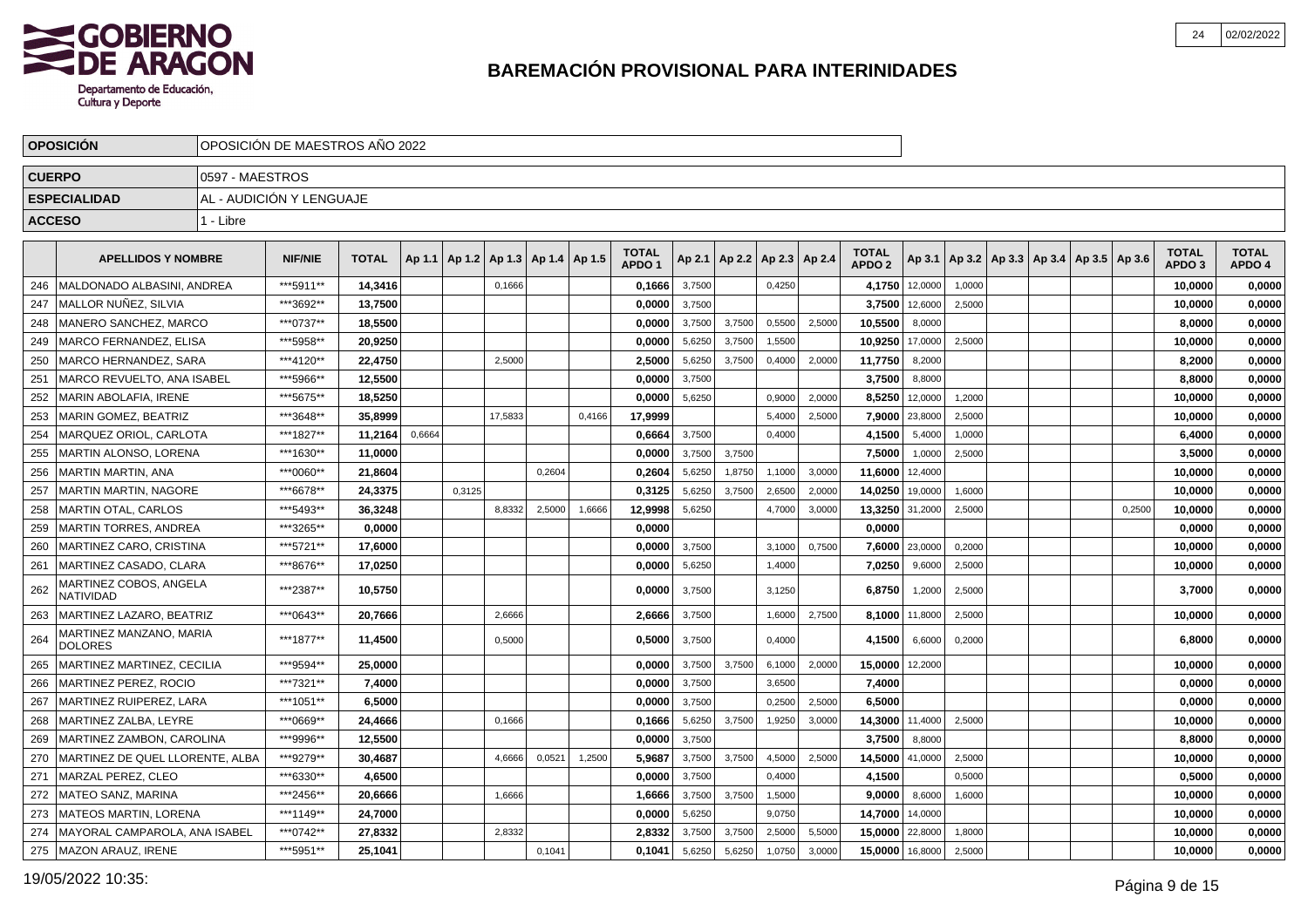

|               | <b>OPOSICION</b>                                |                 | OPOSICIÓN DE MAESTROS AÑO 2022 |              |        |                                            |        |        |                                   |        |        |                                   |        |                                   |         |                                                     |  |  |                                   |                        |
|---------------|-------------------------------------------------|-----------------|--------------------------------|--------------|--------|--------------------------------------------|--------|--------|-----------------------------------|--------|--------|-----------------------------------|--------|-----------------------------------|---------|-----------------------------------------------------|--|--|-----------------------------------|------------------------|
| <b>CUERPO</b> |                                                 | 0597 - MAESTROS |                                |              |        |                                            |        |        |                                   |        |        |                                   |        |                                   |         |                                                     |  |  |                                   |                        |
|               | <b>ESPECIALIDAD</b>                             |                 | AL - AUDICIÓN Y LENGUAJE       |              |        |                                            |        |        |                                   |        |        |                                   |        |                                   |         |                                                     |  |  |                                   |                        |
| <b>ACCESO</b> |                                                 | 1 - Libre       |                                |              |        |                                            |        |        |                                   |        |        |                                   |        |                                   |         |                                                     |  |  |                                   |                        |
|               | <b>APELLIDOS Y NOMBRE</b>                       |                 | <b>NIF/NIE</b>                 | <b>TOTAL</b> |        | Ap 1.1   Ap 1.2   Ap 1.3   Ap 1.4   Ap 1.5 |        |        | <b>TOTAL</b><br>APDO <sub>1</sub> |        |        | Ap 2.1   Ap 2.2   Ap 2.3   Ap 2.4 |        | <b>TOTAL</b><br>APDO <sub>2</sub> |         | Ap 3.1   Ap 3.2   Ap 3.3   Ap 3.4   Ap 3.5   Ap 3.6 |  |  | <b>TOTAL</b><br>APDO <sub>3</sub> | <b>TOTAL</b><br>APDO 4 |
| 276           | I MEGIA LASECA. DAVID                           |                 | ***7064**                      | 11,7500      |        |                                            |        |        | 0.0000                            | 3,7500 |        |                                   |        | 3,7500                            | 8,0000  |                                                     |  |  | 8,0000                            | 0,0000                 |
| 277           | MENDIARA PUEYO, ELENA                           |                 | ***7215**                      | 26,0499      |        | 10,2499                                    |        | 1,0000 | 11,2499                           | 3,7500 |        | 1,0500                            |        | 4,8000                            | 13,4000 |                                                     |  |  | 10,0000                           | 0,0000                 |
| 278           | MENDOZA SEGURA, JULIA                           |                 | ***2310**                      | 3,7500       |        |                                            |        |        | 0,0000                            |        | 3,7500 |                                   |        | 3,7500                            |         |                                                     |  |  | 0,0000                            | 0,0000                 |
| 279           | MENENDEZ VAZQUEZ, ANGELA                        |                 | ***7225**                      | 14,7166      |        | 0,6666                                     |        |        | 0,6666                            | 3,7500 |        | 0,3000                            |        | 4,0500                            | 27,0000 |                                                     |  |  | 10,0000                           | 0,0000                 |
| 280           | MERINO LOPEZ. LARA                              |                 | ***5649**                      | 2,0000       |        |                                            |        |        | 0,0000                            |        |        |                                   | 2,0000 | 2,0000                            |         |                                                     |  |  | 0,0000                            | 0,0000                 |
| 281           | <b>MESTRE SAURA, CLARA</b>                      |                 | ***9285**                      | 19,4750      |        |                                            |        |        | 0,0000                            | 5,6250 |        | 2,9500                            | 2,0000 | 10,5750                           | 8,4000  | 0,5000                                              |  |  | 8,9000                            | 0,0000                 |
| 282           | MIGUEL AURIA. IRENE                             |                 | ***5199**                      | 18,0750      |        |                                            |        |        | 0,0000                            | 5,6250 |        |                                   | 3,2500 | 8,8750                            | 8,2000  | 1,0000                                              |  |  | 9,2000                            | 0,0000                 |
| 283           | MIGUEL CASANOVA, BELEN                          |                 | ***7591**                      | 14,0500      |        |                                            |        |        | 0,0000                            | 3,7500 |        |                                   | 2.5000 | 6,2500                            | 7,8000  |                                                     |  |  | 7,8000                            | 0,0000                 |
| 284           | MIGUEL DIARTE, MARIA                            |                 | ***2473**                      | 16,6250      |        |                                            |        |        | 0,0000                            | 5,6250 |        | 1,0000                            |        | 6,6250                            | 10,0000 | 2,0000                                              |  |  | 10,0000                           | 0,0000                 |
| 285           | <b>MIR VALLS, INES</b>                          |                 | ***6071**                      | 4.7750       |        |                                            |        |        | 0.0000                            | 3,7500 |        | 0,4250                            |        | 4,1750                            |         | 0.6000                                              |  |  | 0.6000                            | 0,0000                 |
| 286           | MOLINA ARGUEDAS, ALVARES                        |                 | ***5654**                      | 20,4372      | 0,6664 |                                            | 2,3958 |        | 3,0622                            | 3,7500 |        | 1,6250                            | 2,0000 | 7,3750                            | 8,6000  | 2,5000                                              |  |  | 10,0000                           | 0,0000                 |
| 287           | MOLINA LALUEZA, JULIA                           |                 | ***0763**                      | 7.4500       |        |                                            |        |        | 0,0000                            | 3,7500 |        |                                   | 2,5000 | 6,2500                            |         | 1,2000                                              |  |  | 1,2000                            | 0,0000                 |
| 288           | MOLINA PARDO, JAIME                             |                 | ***1128**                      | 19,0500      | 1,0000 |                                            |        |        | 1,0000                            | 3,7500 | 3,7500 | 0,7500                            | 3,0000 | 11,2500                           | 6,8000  |                                                     |  |  | 6,8000                            | 0,0000                 |
| 289           | MOLINERO BENITO, ALICIA                         |                 | ***5929**                      | 19.7750      |        |                                            |        |        | 0,0000                            | 5,6250 | 3,7500 | 0,4000                            |        | 9,7750                            | 13,6000 | 0,2000                                              |  |  | 10,0000                           | 0,0000                 |
| 290           | MONREAL CLAVER, EVA                             |                 | ***2359**                      | 1,0000       |        |                                            |        |        | 0,0000                            |        |        |                                   |        | 0,0000                            | 1,0000  |                                                     |  |  | 1,0000                            | 0,0000                 |
| 291           | MONTALBAN GARCIA, CRISTINA                      |                 | ***9985**                      | 21,9000      |        |                                            |        |        | 0,0000                            | 3,7500 | 3,7500 | 6,0000                            |        | 13,5000                           | 8,4000  |                                                     |  |  | 8,4000                            | 0,0000                 |
| 292           | MONTAÑES GARGALLO, ANA                          |                 | ***0818**                      | 21,9916      |        | 1,1666                                     |        |        | 1,1666                            | 5,6250 |        | 2,7000                            | 2,5000 | 10,8250                           | 11,8000 | 2,5000                                              |  |  | 10,0000                           | 0,0000                 |
| 293           | MONTESA ROTA, MARIA CARMEN                      |                 | ***7319**                      | 20,7000      |        |                                            |        |        | 0,0000                            | 5,6250 |        | 7,5000                            | 2,0000 | 15,0000                           | 3,6000  | 2,1000                                              |  |  | 5,7000                            | 0,0000                 |
| 294           | MONTESINOS MARTINEZ, PAULA                      |                 | ***4372**                      | 13,5500      |        |                                            |        |        | 0,0000                            |        | 3,7500 |                                   | 2.5000 | 6,2500                            | 6,2000  | 1,1000                                              |  |  | 7,3000                            | 0,0000                 |
| 295           | <b>MONTON JIMENEZ, CARLA</b>                    |                 | ***1005**                      | 26,0000      |        | 1,0000                                     |        |        | 1,0000                            | 5,6250 | 5,6250 | 2,5500                            | 2,5000 | 15,0000                           | 13,6000 | 2,5000                                              |  |  | 10,0000                           | 0,0000                 |
| 296           | MONTORO MAVILLA, LAURA                          |                 | ***5987**                      | 25,1666      |        | 0,1666                                     |        |        | 0,1666                            | 5,6250 | 3,7500 | 0,4000                            | 5,7500 | 15,0000                           | 8,4000  | 2,0000                                              |  |  | 10,0000                           | 0,0000                 |
| 297           | <b>MORA SANZ, PATRICIA</b>                      |                 | ***5778**                      | 2,5000       |        |                                            |        |        | 0,0000                            |        |        |                                   |        | 0,0000                            |         | 2,5000                                              |  |  | 2,5000                            | 0,0000                 |
| 298           | MORAN ZAMORA, MIRIAM                            |                 | ***0574**                      | 16.5000      |        |                                            |        |        | 0.0000                            | 3,7500 |        | 0,7500                            | 2,0000 | 6,5000                            | 9,6000  | 2,5000                                              |  |  | 10,0000                           | 0,0000                 |
| 299           | MORENO ALDAMA, DAVID                            |                 | ***1927**                      | 19,6563      |        |                                            | 0,1563 |        | 0,1563                            | 3,7500 | 3,7500 | 1,5000                            | 2,5000 | 11,5000                           | 8,0000  |                                                     |  |  | 8,0000                            | 0,0000                 |
| 300           | <b>MORENO MORALES, BEATRIZ</b><br><b>CARMEN</b> |                 | ***4556**                      | 28,6750      |        | 10,1250                                    |        |        | 10,1250                           | 3,7500 |        | 4,8000                            |        | 8,5500                            | 26,2000 | 2,5000                                              |  |  | 10,0000                           | 0,0000                 |
| 301           | MORENO ROMANOS, CARMEN                          |                 | ***3238**                      | 7,7000       |        |                                            |        |        | 0,0000                            |        |        |                                   |        | 0,0000                            | 5,2000  | 2,5000                                              |  |  | 7,7000                            | 0,0000                 |
| 302           | <b>MORLANES MELERO, PILAR</b>                   |                 | ***5442**                      | 27,5666      |        | 8,1666                                     |        | 1,0000 | 9,1666                            | 3,7500 |        | 2,6500                            | 2,0000 | 8,4000                            | 19,6000 | 2,5000                                              |  |  | 10,0000                           | 0,0000                 |
| 303           | MUEL BUENO, MARIA                               |                 | ***7421**                      | 26,8832      |        | 2,8332                                     |        |        | 2,8332                            | 3,7500 | 3,7500 | 0,5500                            | 6,0000 | 14,0500                           | 23,2000 | 2,5000                                              |  |  | 10,0000                           | 0,0000                 |
| 304           | MUERZA MARIN, Mª RAQUEL                         |                 | ***5195**                      | 16,5000      |        |                                            |        |        | 0,0000                            | 3,7500 |        | 0,7500                            | 2,0000 | 6,5000                            | 11,8000 | 2,5000                                              |  |  | 10,0000                           | 0,0000                 |
| 305           | MUÑOZ CEBOLLADA, VANESA                         |                 | ***5727**                      | 21,2332      |        | 2,1666                                     |        | 0,4166 | 2,5832                            | 3,7500 | 3,7500 | 0,7500                            | 1,5000 | 9,7500                            | 6,4000  | 2,5000                                              |  |  | 8,9000                            | 0,0000                 |
| 306           | MURILLO ASCUNCE, NEREA                          |                 | ***3559**                      | 25,2500      |        | 1,5000                                     |        |        | 1,5000                            | 3,7500 | 3,7500 | 3,7500                            | 2,5000 | 13,7500                           | 16,6000 | 2,5000                                              |  |  | 10,0000                           | 0,0000                 |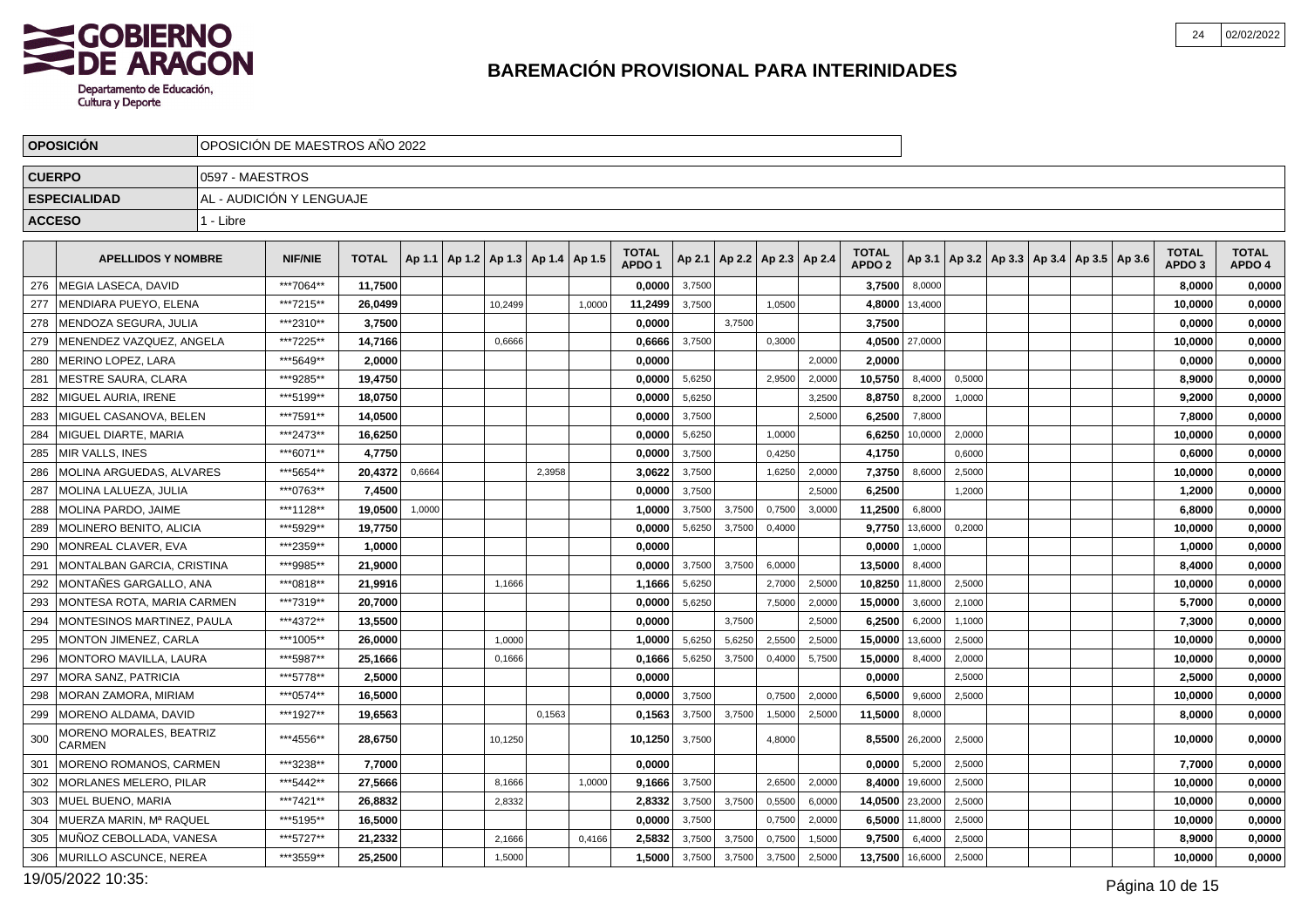

|               | <b>OPOSICIÓN</b>                |                 | OPOSICIÓN DE MAESTROS AÑO 2022 |              |                                            |         |        |        |                                   |        |        |                                   |        |                                   |         |        |  |                                            |        |                                   |                        |
|---------------|---------------------------------|-----------------|--------------------------------|--------------|--------------------------------------------|---------|--------|--------|-----------------------------------|--------|--------|-----------------------------------|--------|-----------------------------------|---------|--------|--|--------------------------------------------|--------|-----------------------------------|------------------------|
|               | <b>CUERPO</b>                   | 0597 - MAESTROS |                                |              |                                            |         |        |        |                                   |        |        |                                   |        |                                   |         |        |  |                                            |        |                                   |                        |
|               | <b>ESPECIALIDAD</b>             |                 | AL - AUDICIÓN Y LENGUAJE       |              |                                            |         |        |        |                                   |        |        |                                   |        |                                   |         |        |  |                                            |        |                                   |                        |
| <b>ACCESO</b> |                                 | 1 - Libre       |                                |              |                                            |         |        |        |                                   |        |        |                                   |        |                                   |         |        |  |                                            |        |                                   |                        |
|               |                                 |                 |                                |              |                                            |         |        |        |                                   |        |        |                                   |        |                                   |         |        |  |                                            |        |                                   |                        |
|               | <b>APELLIDOS Y NOMBRE</b>       |                 | <b>NIF/NIE</b>                 | <b>TOTAL</b> | Ap 1.1   Ap 1.2   Ap 1.3   Ap 1.4   Ap 1.5 |         |        |        | <b>TOTAL</b><br>APDO <sub>1</sub> |        |        | Ap 2.1   Ap 2.2   Ap 2.3   Ap 2.4 |        | <b>TOTAL</b><br>APDO <sub>2</sub> | Ap 3.1  |        |  | Ap 3.2   Ap 3.3   Ap 3.4   Ap 3.5   Ap 3.6 |        | <b>TOTAL</b><br>APDO <sub>3</sub> | <b>TOTAL</b><br>APDO 4 |
| 307           | NAVARRETE PEREZ, FERNANDO       |                 | ***6826**                      | 17,1750      |                                            |         |        |        | 0,0000                            | 5,6250 |        | 1,5500                            |        | 7,1750                            | 8,0000  | 2,5000 |  |                                            |        | 10,0000                           | 0,0000                 |
| 308           | NAVARRO HEREDIA, LAURA          |                 | ***1039**                      | 18,9250      |                                            |         |        |        | 0,0000                            | 5,6250 |        | 0,8000                            | 2,5000 | 8,9250                            | 11,2000 |        |  |                                            |        | 10,0000                           | 0,0000                 |
| 309           | NAVARRO SAZ, DAVID              |                 | ***7183**                      | 14,6666      |                                            | 0,1666  |        |        | 0,1666                            | 3,7500 |        | 0,7500                            |        | 4,5000                            | 10,8000 | 0,1000 |  |                                            |        | 10,0000                           | 0,0000                 |
| 310           | NAVARRO VALERO, PATRICIA        |                 | ***0275**                      | 7,6500       |                                            |         |        |        | 0,0000                            | 3,7500 |        | 0,4000                            | 2,5000 | 6,6500                            | 1,0000  |        |  |                                            |        | 1,0000                            | 0,0000                 |
| 311           | NAVERO LABRADOR, LAURA          |                 | ***6098**                      | 20,2750      |                                            |         |        |        | 0,0000                            | 5,6250 | 3,7500 | 0,4000                            | 2,5000 | 12,2750                           | 8,0000  |        |  |                                            |        | 8,0000                            | 0,0000                 |
| 312           | NICOLAS CONTINENTE. MARIA PILAR |                 | ***0194**                      | 13.7500      |                                            |         |        |        | 0.0000                            | 3,7500 |        |                                   |        | 3,7500                            | 10,0000 | 1,7000 |  |                                            |        | 10.0000                           | 0,0000                 |
| 313           | NIETO RUPEREZ, ELENA            |                 | ***5618**                      | 33.6498      |                                            | 8,8332  |        | 2,4166 | 11,2498                           | 3,7500 | 3,7500 | 4,9000                            |        | 12,4000                           | 24,2000 | 2,5000 |  |                                            |        | 10,0000                           | 0,0000                 |
| 314           | <b>NOGUES ABIAN, MARIA</b>      |                 | ***3120**                      | 11.7500      |                                            |         |        |        | 0.0000                            | 3,7500 |        |                                   |        | 3.7500                            | 6,0000  | 2,0000 |  |                                            |        | 8,0000                            | 0,0000                 |
|               | 315   NOZAL EGEA, SARA          |                 | ***0753**                      | 19,3396      |                                            |         | 0.3646 |        | 0,3646                            | 5,6250 | 3,7500 |                                   |        | 9,3750                            | 8,6000  | 1,0000 |  |                                            |        | 9,6000                            | 0,0000                 |
| 316           | <b>IOLACIA FRANCO. ANA</b>      |                 | ***2095**                      | 15,2416      |                                            | 0,1666  |        |        | 0,1666                            | 3,7500 |        | 1,3250                            |        | 5,0750                            | 10,0000 | 2,5000 |  |                                            |        | 10,0000                           | 0,0000                 |
| 317           | <b>JOLIVER NAGER, ISABEL</b>    |                 | ***5433**                      | 27,4373      |                                            | 2,3332  | 0,1041 |        | 2,4373                            | 5,6250 | 3,7500 | 6,7500                            |        | 15,0000                           | 13,2000 |        |  |                                            |        | 10,0000                           | 0,0000                 |
| 318           | ORQUIN GONZALEZ, ANA LAURA      |                 | ***5218**                      | 12,9500      |                                            |         |        |        | 0,0000                            | 3,7500 |        |                                   |        | 3,7500                            | 9,2000  |        |  |                                            |        | 9,2000                            | 0,0000                 |
| 319           | <b>ORTIZ GOMEZ, SHEYLA</b>      |                 | ***9980**                      | 24,0582      |                                            | 2,3332  |        |        | 2,3332                            | 5,6250 |        | 3,6000                            | 2,5000 | 11,7250                           | 12,6000 |        |  |                                            |        | 10,0000                           | 0,0000                 |
| 320           | <b>ORTIZ SEGURA, RAQUEL</b>     |                 | ***1722**                      | 15,7500      |                                            |         |        |        | 0,0000                            | 3,7500 |        |                                   | 2,0000 | 5,7500                            | 12,2000 | 2,1000 |  |                                            |        | 10,0000                           | 0,0000                 |
| 321           | <b>OTAL ALA, PATRICIA</b>       |                 | ***5910**                      | 17,4000      |                                            |         |        |        | 0,0000                            | 3,7500 | 3,7500 | 0,4000                            |        | 7,9000                            | 8,8000  | 0,7000 |  |                                            |        | 9,5000                            | 0,0000                 |
| 322           | PABLO BLASCO, ESTER             |                 | ***0738**                      | 13,2750      |                                            |         |        |        | 0,0000                            | 5,6250 |        | 0,8500                            | 2,0000 | 8,4750                            | 3,8000  | 1,0000 |  |                                            |        | 4,8000                            | 0,0000                 |
| 323           | <b>PACHECO MORAL, ANA</b>       |                 | ***0165**                      | 22.5332      |                                            | 1,8332  |        |        | 1.8332                            | 5,6250 | 7,5000 | 5,2000                            | 0,7500 | 15,0000                           | 3,2000  | 2,5000 |  |                                            |        | 5.7000                            | 0,0000                 |
| 324           | PAESA HERNANDEZ. DANIEL         |                 | ***5540**                      | 9,7500       |                                            |         |        |        | 0,0000                            | 3,7500 |        |                                   |        | 3,7500                            | 6,0000  |        |  |                                            |        | 6,0000                            | 0,0000                 |
| 325           | PALACIN NAVARRO, RAMIRO         |                 | ***5744**                      | 17,6250      |                                            |         |        |        | 0.0000                            | 5,6250 | 3,7500 | 0,2500                            |        | 9,6250                            | 8,0000  |        |  |                                            |        | 8,0000                            | 0,0000                 |
| 326           | <b>PALOMAR CAMPILLOS, LAURA</b> |                 | ***0364**                      | 2,6000       |                                            |         |        |        | 0,0000                            |        |        |                                   |        | 0,0000                            | 2,6000  |        |  |                                            |        | 2,6000                            | 0,0000                 |
| 327           | <b>PASCUAL DENA, CARLOS</b>     |                 | ***5691**                      | 16,6250      |                                            | 0,5000  |        |        | 0,5000                            | 3,7500 |        | 2,3750                            |        | 6,1250                            | 10,6000 |        |  |                                            |        | 10,0000                           | 0,0000                 |
| 328           | <b>PASCUAL PUEYO, MARIA</b>     |                 | ***6037**                      | 15,8750      |                                            |         |        |        | 0,0000                            | 5,6250 |        | 0,2500                            |        | 5,8750                            | 13,0000 |        |  |                                            |        | 10,0000                           | 0,0000                 |
| 329           | PASCUAL TOSINA, SANDRA          |                 | ***8753**                      | 25,7812      |                                            | 2,1666  | 2,2396 |        | 4,4062                            | 5,6250 |        | 3,7500                            | 2,0000 | 11,3750                           | 42,6000 | 2,5000 |  |                                            |        | 10,0000                           | 0,0000                 |
| 330           | PASTORA RUIZ, MARIA             |                 | ***8853**                      | 35,1000      |                                            | 16,0000 |        |        | 16,0000                           |        |        | 6,1000                            | 3,0000 | 9,1000                            | 12,4000 | 2,5000 |  |                                            |        | 10,0000                           | 0,0000                 |
| 331           | <b>PAULES LANUZA, DAVID</b>     |                 | ***1372**                      | 14,0000      |                                            |         |        |        | 0,0000                            | 3,7500 |        | 0,2500                            |        | 4,0000                            | 11,2000 |        |  |                                            |        | 10,0000                           | 0,0000                 |
| 332           | PAYAS MARTINEZ, IÑIGO           |                 | ***3957**                      | 17,0000      |                                            | 1,0000  |        |        | 1,0000                            | 3,7500 |        | 2,2500                            |        | 6,0000                            | 8,8000  | 2,5000 |  |                                            |        | 10,0000                           | 0,0000                 |
| 333           | <b>PEREZ ALLOZA, SANDRA</b>     |                 | ***0515**                      | 18,3250      |                                            |         |        |        | 0,0000                            | 5,6250 | 3,7500 | 0,5500                            |        | 9,9250                            | 8,4000  |        |  |                                            |        | 8,4000                            | 0,0000                 |
| 334           | PEREZ BARROS, VANESA            |                 | ***5572**                      | 6.0000       |                                            |         |        |        | 0.0000                            | 3,7500 |        | 0,2500                            |        | 4,0000                            | 0,4000  | 1,6000 |  |                                            |        | 2.0000                            | 0,0000                 |
| 335           | <b>PEREZ BLANCO, MELANIE</b>    |                 | ***5149**                      | 14,5250      |                                            |         |        |        | 0,0000                            | 5,6250 |        |                                   |        | 5,6250                            | 6,4000  | 2,5000 |  |                                            |        | 8.9000                            | 0,0000                 |
| 336           | PEREZ CALVO, MARTA              |                 | ***7958**                      | 42,6000      |                                            | 20,5000 | 0,6250 |        | 21,1250                           | 5,6250 |        | 5,8500                            |        | 11,4750                           | 47,6000 | 2,5000 |  |                                            | 0,3000 | 10,0000                           | 0,0000                 |
| 337           | <b>PEREZ CARO, ARANTZA</b>      |                 | ***2055**                      | 20,9250      |                                            | 2,5000  |        |        | 2,5000                            | 5,6250 | 3,7500 | 0,2500                            |        | 9,6250                            | 8,8000  |        |  |                                            |        | 8,8000                            | 0,0000                 |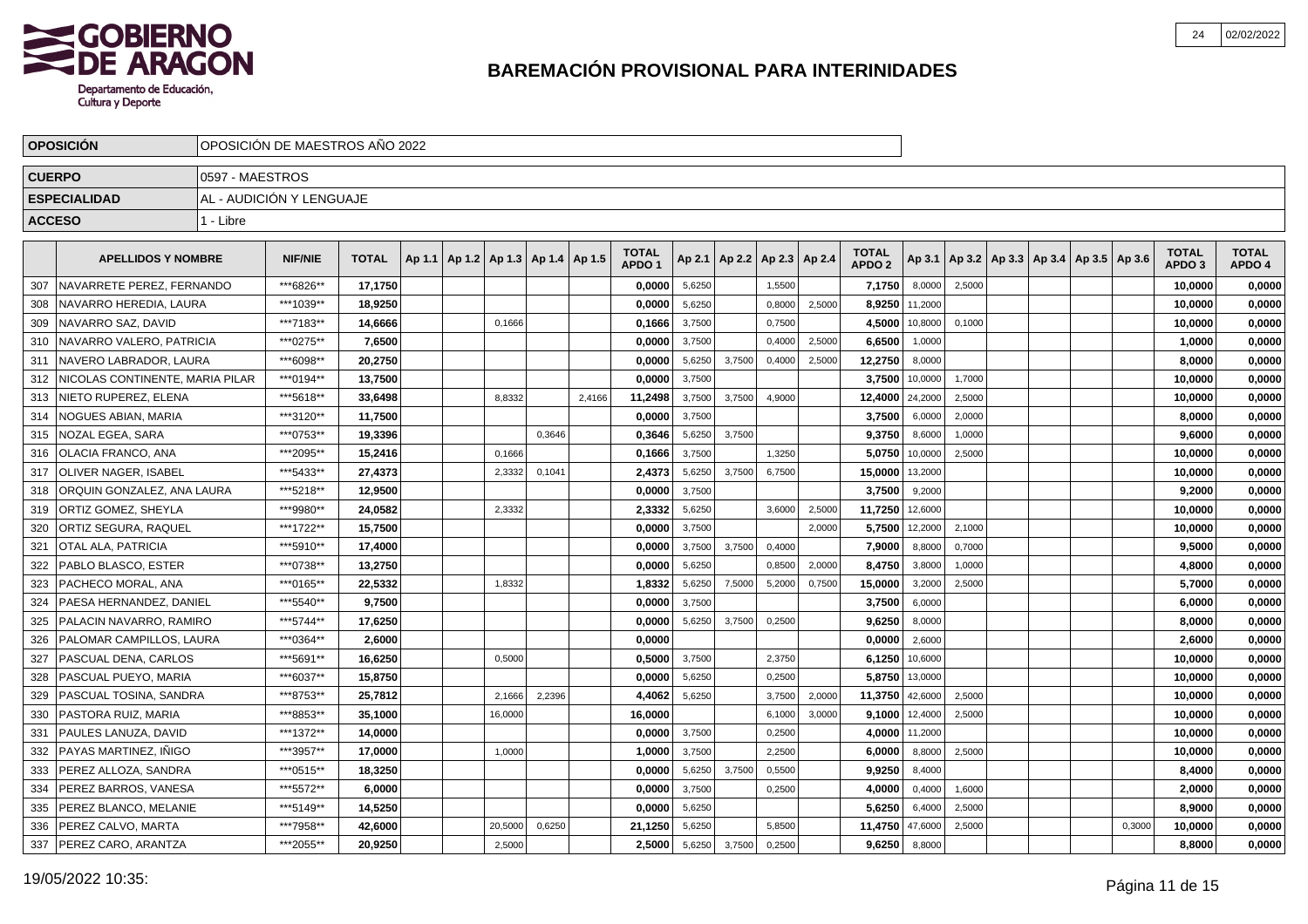

|               | <b>OPOSICION</b>                   |                 | OPOSICION DE MAESTROS ANO 2022 |              |         |                       |        |        |                                   |        |        |               |        |                                   |         |                                            |  |        |        |                                   |                        |
|---------------|------------------------------------|-----------------|--------------------------------|--------------|---------|-----------------------|--------|--------|-----------------------------------|--------|--------|---------------|--------|-----------------------------------|---------|--------------------------------------------|--|--------|--------|-----------------------------------|------------------------|
| <b>CUERPO</b> |                                    | 0597 - MAESTROS |                                |              |         |                       |        |        |                                   |        |        |               |        |                                   |         |                                            |  |        |        |                                   |                        |
|               | <b>ESPECIALIDAD</b>                |                 | AL - AUDICIÓN Y LENGUAJE       |              |         |                       |        |        |                                   |        |        |               |        |                                   |         |                                            |  |        |        |                                   |                        |
| <b>ACCESO</b> |                                    | 1 - Libre       |                                |              |         |                       |        |        |                                   |        |        |               |        |                                   |         |                                            |  |        |        |                                   |                        |
|               |                                    |                 |                                |              |         |                       |        |        |                                   |        |        |               |        |                                   |         |                                            |  |        |        |                                   |                        |
|               | <b>APELLIDOS Y NOMBRE</b>          |                 | <b>NIF/NIE</b>                 | <b>TOTAL</b> | Ap 1.1  | Ap1.2   Ap1.3   Ap1.4 |        | Ap 1.5 | <b>TOTAL</b><br>APDO <sub>1</sub> | Ap 2.1 | Ap 2.2 | Ap 2.3 Ap 2.4 |        | <b>TOTAL</b><br>APDO <sub>2</sub> | Ap 3.1  | Ap 3.2   Ap 3.3   Ap 3.4   Ap 3.5   Ap 3.6 |  |        |        | <b>TOTAL</b><br>APDO <sub>3</sub> | <b>TOTAL</b><br>APDO 4 |
| 338           | <b>PEREZ CEA, ELENA</b>            |                 | ***0250**                      | 12,6500      |         |                       |        |        | 0,0000                            | 3,7500 |        | 0,4000        |        | 4,1500                            | 6,0000  | 2,5000                                     |  |        |        | 8,5000                            | 0,0000                 |
| 339           | PEREZ ESTEBAN, NOEMI               |                 | ***8859**                      | 25,9165      |         | 2,8332                |        | 0,3333 | 3,1665                            | 3,7500 | 3,7500 | 2,0000        | 3,2500 | 12,7500                           | 9,2000  | 2,3000                                     |  |        |        | 10,0000                           | 0,0000                 |
| 340           | PEREZ GARCIA, LORENA               |                 | ***6836**                      | 12,4750      |         |                       |        |        | 0.0000                            | 3,7500 |        | 0,4250        |        | 4,1750                            | 6,8000  | 1,5000                                     |  |        |        | 8.3000                            | 0,0000                 |
| 341           | PEREZ PASTOR, ESTRELLA             |                 | ***6263**                      | 14.3000      |         |                       |        |        | 0.0000                            | 3,7500 |        | 0,5500        |        | 4,3000                            | 19.8000 | 2,5000                                     |  |        |        | 10,0000                           | 0,0000                 |
| 342           | PESCADOR GALLEGO, PATRICIA         |                 | ***4754**                      | 20,5832      |         | 6,8332                |        |        | 6,8332                            | 3,7500 |        |               |        | 3,7500                            | 18,0000 | 2,5000                                     |  |        |        | 10,0000                           | 0,0000                 |
| 343           | PIJIERRO GONZALEZ, CARLOTA         |                 | ***5691**                      | 15,5021      |         |                       | 0,0521 |        | 0.0521                            | 3,7500 |        | 0,4000        | 2,5000 | 6,6500                            | 7,2000  | 1,6000                                     |  |        |        | 8,8000                            | 0,0000                 |
| 344           | PITARCH GARGALLO, SARA             |                 | ***9367**                      | 9,7500       |         |                       |        |        | 0.0000                            |        |        |               | 0,7500 | 0,7500                            | 8,0000  | 1,0000                                     |  |        |        | 9,0000                            | 0,0000                 |
| 345           | PLANA SAMPIETRO, SONIA             |                 | ***0653**                      | 20,5520      |         | 2,6666                | 0,0521 | 0,3333 | 3,0520                            | 3,7500 |        | 1,7500        | 2,0000 | 7,5000                            | 7,6000  | 2,4000                                     |  |        |        | 10,0000                           | 0,0000                 |
| 346           | POLO IBARZ, VIRGINIA               |                 | ***0546**                      | 28,2422      |         |                       | 3,2422 |        | 3,2422                            | 5,6250 | 3,7500 | 2,8500        | 5,0000 | 15,0000                           | 21,8000 | 2,5000                                     |  |        |        | 10,0000                           | 0,0000                 |
| 347           | POVEDA IBAÑEZ, MARIA               |                 | ***2033**                      | 29,0000      |         | 4,0000                |        |        | 4,0000                            | 3,7500 | 3,7500 | 10,9000       | 3,2500 | 15,0000                           | 8,0000  | 2,5000                                     |  |        |        | 10,0000                           | 0,0000                 |
| 348           | <b>PRATS QUINTANA, MARIA PILAR</b> |                 | ***3496**                      | 18,3104      |         |                       | 0.2604 |        | 0,2604                            | 5,6250 |        | 0,4250        | 2,0000 | 8,0500                            | 14,6000 | 1,8000                                     |  |        |        | 10,0000                           | 0,0000                 |
| 349           | <b>I PUERTO BENITO. ELISA</b>      |                 | ***3387**                      | 11,9500      |         |                       |        |        | 0,0000                            | 3,7500 |        |               |        | 3,7500                            | 8,2000  |                                            |  |        |        | 8,2000                            | 0,0000                 |
| 350           | RABINAL BELENGUER. BEATRIZ         |                 | ***9464**                      | 13,2500      |         |                       |        |        | 0,0000                            | 3,7500 | 3,7500 | 0,2500        | 2,5000 | 10,2500                           | 2,0000  | 1,0000                                     |  |        |        | 3,0000                            | 0,0000                 |
| 351           | RAMIREZ DORAY. MARTA               |                 | ***1118**                      | 31,3332      |         | 9,3332                |        |        | 9,3332                            | 3,7500 | 7,5000 | 0,7500        |        | 12,0000                           | 13,2000 | 2,5000                                     |  |        |        | 10,0000                           | 0,0000                 |
| 352           | <b>RAMON PALOMAR, JULIA</b>        |                 | ***5365**                      | 16,7250      |         |                       |        |        | 0,0000                            | 5,6250 | 3,7500 | 0,2500        |        | 9,6250                            | 4,6000  | 2,5000                                     |  |        |        | 7,1000                            | 0,0000                 |
| 353           | RAMOS LOZANO, PATRICIA             |                 | ***1323**                      | 19,7500      |         |                       |        |        | 0,0000                            | 3,7500 |        | 3,0000        | 3,0000 | 9,7500                            | 18,2000 |                                            |  |        |        | 10,0000                           | 0,0000                 |
| 354           | RIPA ALVAREZ, ELENA                |                 | ***0890**                      | 43,1166      |         | 23,7500               |        | 0,4166 | 24,1666                           | 3,7500 |        | 5,2000        |        | 8,9500                            | 21,8000 | 0,2000                                     |  | 0,2083 |        | 10,0000                           | 0,0000                 |
| 355           | RODRIGO SANCHEZ, ANDREA            |                 | ***7344**                      | 17,2750      |         |                       |        |        | 0,0000                            | 5,6250 |        |               | 3,2500 | 8,8750                            | 7,4000  | 1,0000                                     |  |        |        | 8,4000                            | 0,0000                 |
| 356           | RODRIGUEZ BARCELONA, ELMA          |                 | ***2325**                      | 16,0250      |         |                       |        |        | 0,0000                            | 5,6250 |        | 0,4000        | 2,0000 | 8,0250                            | 8,0000  |                                            |  |        |        | 8,0000                            | 0,0000                 |
| 357           | RODRIGUEZ SANCHEZ, CARLOS          |                 | ***2561**                      | 15.1666      |         | 0,6666                |        |        | 0.6666                            | 3,7500 |        | 0,7500        |        | 4,5000                            | 11,2000 | 2,0000                                     |  |        |        | 10.0000                           | 0.0000                 |
| 358           | <b>ROJAS MORALES, SILVIA</b>       |                 | ***5531**                      | 10.0000      |         |                       |        |        | 0,0000                            | 3,7500 | 3.7500 |               | 2,5000 | 10,0000                           |         |                                            |  |        |        | 0.0000                            | 0,0000                 |
| 359           | ROMAN DOMINGO, SANDRA              |                 | ***3152**                      | 23,3541      |         |                       | 0.7291 |        | 0,7291                            | 5,6250 |        | 4,5000        | 2,5000 | 12,6250                           | 15,2000 | 2,3000                                     |  |        |        | 10,0000                           | 0,0000                 |
| 360           | ROMANO CUEVAS, DAVID               |                 | ***5779**                      | 15,1500      |         |                       |        |        | 0,0000                            | 3,7500 |        | 1,4000        |        | 5,1500                            | 10,0000 |                                            |  |        |        | 10,0000                           | 0,0000                 |
| 361           | ROMANOS LASAOSA, LAURA             |                 | ***6525**                      | 18,0250      |         |                       |        |        | 0,0000                            | 5,6250 |        | 0,4000        | 2,0000 | 8,0250                            | 13,4000 | 1,5000                                     |  |        |        | 10,0000                           | 0,0000                 |
| 362           | <b>ROMEO JUSTE, ANDREA</b>         |                 | ***0525**                      | 13,2500      |         |                       |        |        | 0,0000                            | 3,7500 |        | 3,1000        |        | 6,8500                            | 5,4000  | 1,0000                                     |  |        |        | 6,4000                            | 0,0000                 |
| 363           | ROMEO ONIEVA, EVA VANESSA          |                 | ***7896**                      | 31,0999      |         | 13,2499               |        |        | 13,2499                           | 3,7500 |        | 1,6000        | 2,5000 | 7,8500                            | 18,4000 | 2,5000                                     |  | 0,5000 | 0,2250 | 10,0000                           | 0,0000                 |
| 364           | ROMERO GURDIEL, LARA               |                 | ***2530**                      | 32,0414      | 15,6664 |                       |        |        | 15,6664                           | 5,6250 |        |               | 0,7500 | 6,3750                            | 14,0000 |                                            |  |        |        | 10,0000                           | 0,0000                 |
| 365           | ROS ROYO, JORGE GONZALO            |                 | ***6290**                      | 11.0000      |         |                       |        |        | 0.0000                            | 3,7500 |        | 0,2500        |        | 4,0000                            | 6,0000  | 1,0000                                     |  |        |        | 7.0000                            | 0,0000                 |
| 366           | <b>ROSA BALLARIN. ALICIA</b>       |                 | ***1522**                      | 16,3250      |         |                       |        |        | 0.0000                            | 5,6250 |        | 0,7000        |        | 6,3250                            | 12,6000 | 1,0000                                     |  |        |        | 10,0000                           | 0,0000                 |
| 367           | ROSAL LOPEZ, PALOMA                |                 | ***9171**                      | 13,0000      |         |                       |        |        | 0,0000                            | 3,7500 |        | 0,7500        |        | 4,5000                            | 6,0000  | 2,5000                                     |  |        |        | 8,5000                            | 0,0000                 |
|               | 368   RUBIO BERNAD, JORGE          |                 | ***7170**                      | 1,0000       |         |                       |        |        | 0.0000                            |        |        |               |        | 0,0000                            |         | 1,0000                                     |  |        |        | 1.0000                            | 0,0000                 |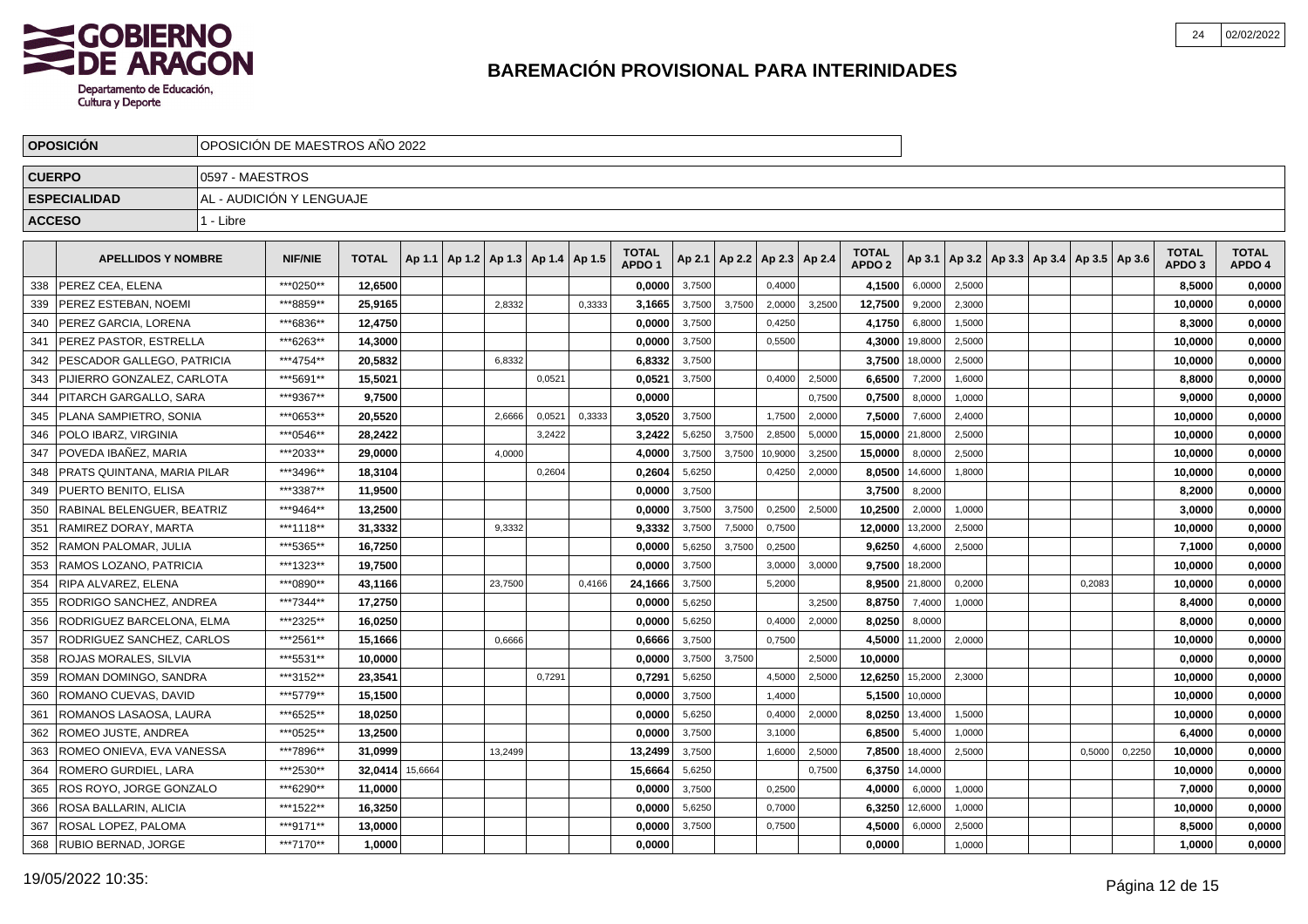

| <b>OPOSICION</b> |                                     | OPOSICIÓN DE MAESTROS AÑO 2022 |                          |              |        |                                   |        |        |                                   |        |        |               |        |                                   |         |        |                                            |  |        |                                   |                        |
|------------------|-------------------------------------|--------------------------------|--------------------------|--------------|--------|-----------------------------------|--------|--------|-----------------------------------|--------|--------|---------------|--------|-----------------------------------|---------|--------|--------------------------------------------|--|--------|-----------------------------------|------------------------|
| <b>CUERPO</b>    |                                     | 0597 - MAESTROS                |                          |              |        |                                   |        |        |                                   |        |        |               |        |                                   |         |        |                                            |  |        |                                   |                        |
|                  | <b>ESPECIALIDAD</b>                 |                                | AL - AUDICIÓN Y LENGUAJE |              |        |                                   |        |        |                                   |        |        |               |        |                                   |         |        |                                            |  |        |                                   |                        |
| <b>ACCESO</b>    |                                     | 1 - Libre                      |                          |              |        |                                   |        |        |                                   |        |        |               |        |                                   |         |        |                                            |  |        |                                   |                        |
|                  |                                     |                                |                          |              |        |                                   |        |        |                                   |        |        |               |        |                                   |         |        |                                            |  |        |                                   |                        |
|                  | <b>APELLIDOS Y NOMBRE</b>           |                                | <b>NIF/NIE</b>           | <b>TOTAL</b> | Ap 1.1 | Ap 1.2   Ap 1.3   Ap 1.4   Ap 1.5 |        |        | <b>TOTAL</b><br>APDO <sub>1</sub> | Ap 2.1 | Ap 2.2 | Ap 2.3 Ap 2.4 |        | <b>TOTAL</b><br>APDO <sub>2</sub> | Ap 3.1  |        | Ap 3.2   Ap 3.3   Ap 3.4   Ap 3.5   Ap 3.6 |  |        | <b>TOTAL</b><br>APDO <sub>3</sub> | <b>TOTAL</b><br>APDO 4 |
| 369              | RUBIO CASTILLO, CARLOTA             |                                | ***2125**                | 8,5000       |        |                                   |        |        | 0,0000                            | 3,7500 |        | 0,7500        |        | 4,5000                            | 4,0000  |        |                                            |  |        | 4,0000                            | 0,0000                 |
| 370              | <b>RUBIO MENDEZ, ROCIO</b>          |                                | ***0583**                | 5,5000       |        |                                   |        |        | 0,0000                            | 3,7500 |        | 0,7500        |        | 4,5000                            |         | 1,0000 |                                            |  |        | 1,0000                            | 0,0000                 |
| 371              | RUIZ CAYUELA, JULIO DAVID           |                                | ***9965**                | 29,7478      |        | 5,8332                            | 0,3646 |        | 6,1978                            | 5,6250 | 3,7500 | 1,6750        | 2,5000 | 13,5500                           | 17,2000 |        |                                            |  |        | 10,0000                           | 0,0000                 |
| 372              | <b>SAAVEDRA GARCIA, MARTA LUCIA</b> |                                | ***2299**                | 16,0500      |        |                                   |        |        | 0,0000                            | 3,7500 |        | 0,3000        | 2,0000 | 6,0500                            | 7,6000  | 2,5000 |                                            |  |        | 10,0000                           | 0,0000                 |
| 373              | <b>SALAS BERNAL, YASMINA</b>        |                                | ***3280**                | 14,1500      |        |                                   |        |        | 0,0000                            | 3,7500 |        | 0,4000        |        | 4,1500                            | 11,0000 | 2,5000 |                                            |  |        | 10,0000                           | 0,0000                 |
| 374              | <b>SALINAS LOZANO, MARTA</b>        |                                | ***5451**                | 13.0750      |        |                                   |        |        | 0.0000                            | 3,7500 |        | 0,5250        |        | 4,2750                            | 7,0000  | 1,8000 |                                            |  |        | 8.8000                            | 0,0000                 |
| 375              | <b>SALVADOR BROCAL. DIEGO</b>       |                                | ***6192**                | 13.7500      |        |                                   |        |        | 0.0000                            | 3,7500 |        |               | 2,0000 | 5,7500                            | 8,0000  |        |                                            |  |        | 8.0000                            | 0,0000                 |
| 376              | SANAGUSTIN MOREU, MARIA             |                                | ***6230**                | 22.0750      |        |                                   |        |        | 0,0000                            | 5,6250 | 3.7500 | 0,4000        | 2,5000 | 12,2750                           | 8,8000  | 1,0000 |                                            |  |        | 9,8000                            | 0,0000                 |
| 377              | <b>SANAHUJA PEREZ. LAURA</b>        |                                | ***4911**                | 36,7250      |        | 17,1250                           |        |        | 17,1250                           | 3,7500 |        | 5,8500        |        | 9,6000                            | 36,6000 | 2,5000 |                                            |  |        | 10,0000                           | 0,0000                 |
| 378              | SANCHO BUSTIN, ALODIA               |                                | ***2893**                | 14,1500      |        |                                   |        |        | 0,0000                            | 3,7500 |        | 0,4000        |        | 4,1500                            | 10,0000 |        |                                            |  |        | 10,0000                           | 0,0000                 |
| 379              | <b>SANTAFE MARTIN, ARTURO</b>       |                                | ***4778**                | 21,4458      |        |                                   | 0.5208 |        | 0,5208                            | 5,6250 | 3,7500 | 1,5500        |        | 10,9250                           | 9,0000  | 2,5000 |                                            |  |        | 10,0000                           | 0,0000                 |
| 380              | <b>SANTAFE MARTIN, CESAR</b>        |                                | ***4778**                | 21,4250      |        |                                   |        |        | 0,0000                            | 5,6250 |        | 5,0500        | 0,7500 | 11,4250                           | 25,8000 | 2,5000 |                                            |  |        | 10,0000                           | 0,0000                 |
| 381              | SANZ ADELANTADO, TERESA             |                                | ***0335**                | 14,0500      |        |                                   |        |        | 0,0000                            | 3,7500 |        | 0,4000        |        | 4,1500                            | 8,0000  | 1,9000 |                                            |  |        | 9,9000                            | 0,0000                 |
| 382              | SANZ DOMINGUEZ, VICTORIA            |                                | ***7751**                | 10,6250      |        |                                   |        |        | 0,0000                            | 5,6250 |        |               |        | 5,6250                            | 5,0000  |        |                                            |  |        | 5,0000                            | 0,0000                 |
| 383              | <b>SANZ GASPAR, NOEMI VIVIANA</b>   |                                | ***1005**                | 20,1000      |        |                                   |        |        | 0,0000                            | 3,7500 |        | 3,6000        | 2,7500 | 10,1000                           | 16,4000 | 1,8000 |                                            |  |        | 10,0000                           | 0,0000                 |
| 384              | SANZ PERIS, PAULA                   |                                | ***7130**                | 18,4750      |        |                                   |        |        | 0,0000                            | 5,6250 |        | 2.8500        |        | 8,4750                            | 9,2000  | 1,0000 |                                            |  |        | 10,0000                           | 0,0000                 |
| 385              | <b>SANZ RUIZ. GEMA</b>              |                                | ***9753**                | 23.5500      |        | 0.5000                            |        |        | 0,5000                            | 3,7500 | 3,7500 | 3,5500        | 2.0000 | 13,0500                           | 10,0000 |        |                                            |  |        | 10,0000                           | 0,0000                 |
| 386              | SANZ DE GALDEANO BRAVO, MARINA      |                                | ***2038**                | 13.7500      |        |                                   |        |        | 0.0000                            |        | 3,7500 |               |        | 3,7500                            | 10,6000 |        |                                            |  |        | 10,0000                           | 0,0000                 |
| 387              | SAU ESCRIBANO, MARTA PILAR          |                                | ***5913**                | 10,6500      |        |                                   |        |        | 0,0000                            | 3,7500 |        | 0,4000        |        | 4,1500                            | 4,0000  | 2,5000 |                                            |  |        | 6,5000                            | 0,0000                 |
| 388              | SAUQUE POGGIO, ANA MARIA            |                                | ***2031**                | 25,0166      |        | 0,6666                            |        |        | 0,6666                            | 3,7500 | 3.7500 | 4,3500        | 2,5000 | 14,3500                           | 18,0000 | 1,8000 |                                            |  |        | 10,0000                           | 0,0000                 |
| 389              | SEBASTIAN ALGORA, DAVID             |                                | ***2004**                | 9,5021       |        |                                   | 0,0521 |        | 0,0521                            | 3,7500 |        |               |        | 3,7500                            | 3,2000  | 2,5000 |                                            |  |        | 5,7000                            | 0,0000                 |
| 390              | SENZ LACAMBRA, IVAN                 |                                | ***0892**                | 20,1813      |        |                                   | 1,4063 |        | 1,4063                            | 5,6250 |        | 0,4000        | 2,7500 | 8,7750                            | 23,4000 | 0,5000 |                                            |  |        | 10,0000                           | 0,0000                 |
| 391              | SERRANO ESPALLARGAS, YOLANDA        |                                | ***5926**                | 11,1500      |        |                                   |        |        | 0,0000                            | 3,7500 |        |               |        | 3,7500                            | 6,4000  | 1,0000 |                                            |  |        | 7,4000                            | 0,0000                 |
| 392              | SERRANO LARRIBA, NEREA              |                                | ***1919**                | 14,5665      |        | 1,8332                            |        | 0,3333 | 2,1665                            | 3,7500 |        | 0,2500        |        | 4,0000                            | 8,4000  |        |                                            |  |        | 8,4000                            | 0,0000                 |
| 393              | <b>SERRANO PEREZ, YAMI</b>          |                                | ***8224**                | 27,1664      | 4,6664 |                                   |        |        | 4,6664                            | 3,7500 |        | 3,7500        | 5,0000 | 12,5000                           | 13,4000 | 2,5000 |                                            |  |        | 10,0000                           | 0,0000                 |
| 394              | <b>SERRATE VILLAGRASA, CRISTINA</b> |                                | ***6715**                | 24,3415      |        | 6,3332                            |        | 1,8333 | 8,1665                            | 3,7500 |        | 2,4250        |        | 6,1750                            | 16,6000 | 2,5000 |                                            |  | 0,1000 | 10,0000                           | 0,0000                 |
| 395              | SIERRA PEREZ, ELENA                 |                                | ***2620**                | 18,7250      |        |                                   |        |        | 0,0000                            | 5,6250 |        | 3,1000        |        | 8,7250                            | 9,2000  | 1,1000 |                                            |  |        | 10,0000                           | 0,0000                 |
| 396              | <b>SIN TORRES, ERIKA BRUIS</b>      |                                | ***5631**                | 18,5500      |        |                                   |        |        | 0,0000                            | 5,6250 |        | 0,4250        | 2,5000 | 8,5500                            | 11,4000 | 1,5000 |                                            |  |        | 10,0000                           | 0,0000                 |
| 397              | <b>SORIA PERALES, NEREA</b>         |                                | ***0109**                | 12,6000      |        |                                   |        |        | 0,0000                            | 3,7500 |        | 1,2500        | 2,0000 | 7,0000                            | 3,4000  | 2,2000 |                                            |  |        | 5.6000                            | 0,0000                 |
| 398              | <b>SORIANO MARTINEZ, PAOLA</b>      |                                | ***5743**                | 20,6250      |        |                                   |        |        | 0,0000                            | 5,6250 |        | 3,0000        | 2,0000 | 10,6250                           | 11,4000 | 1,0000 |                                            |  |        | 10,0000                           | 0,0000                 |
|                  | 399   SORINAS RIU, AIDA             |                                | ***0945**                | 13,8750      |        |                                   |        |        | 0,0000                            | 5,6250 |        | 0,2500        |        | 5,8750                            | 8,0000  |        |                                            |  |        | 8.0000                            | 0,0000                 |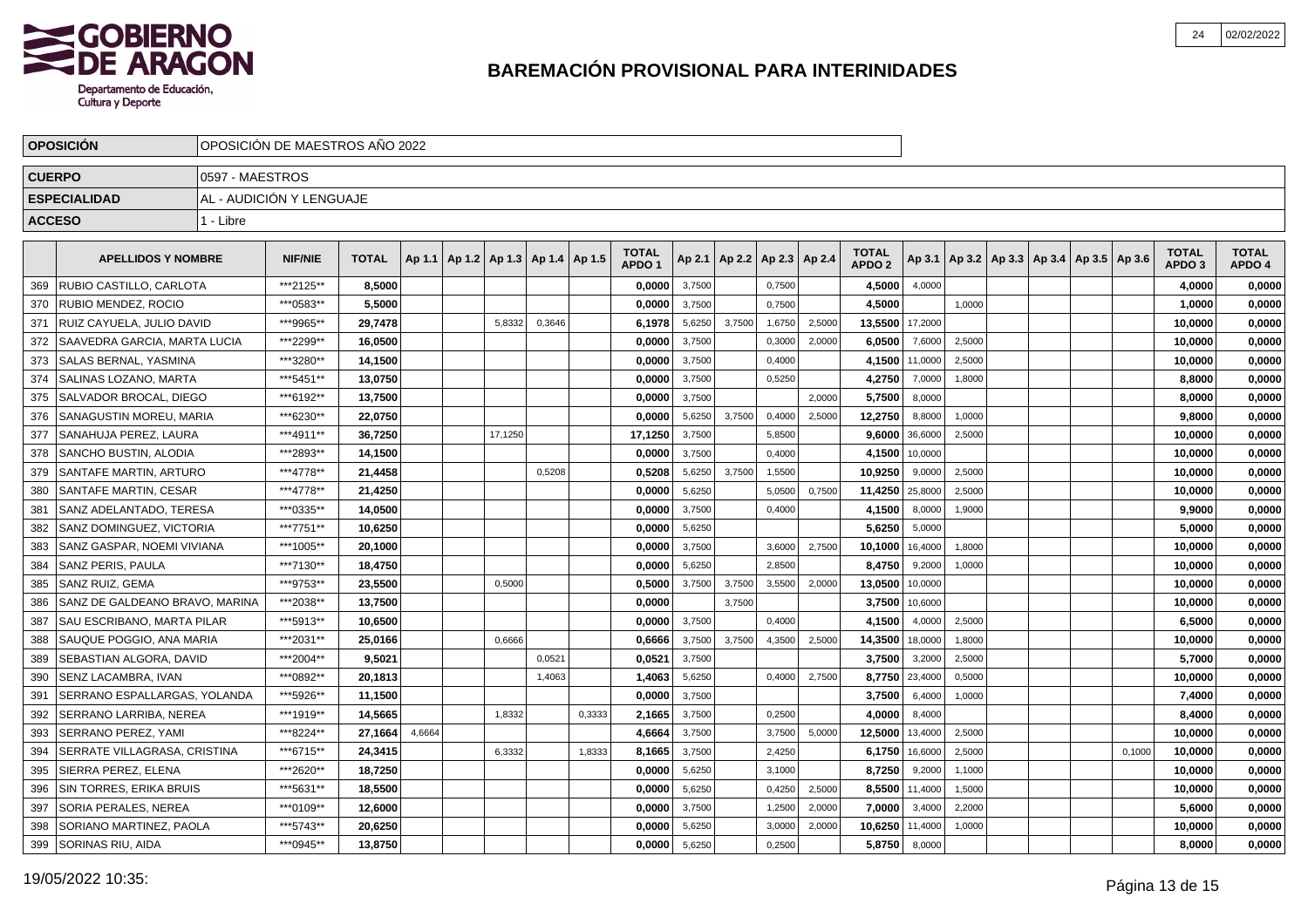

|               | <b>OPOSICIÓN</b>                             |                 | OPOSICIÓN DE MAESTROS AÑO 2022 |              |        |                                            |        |        |         |                                   |        |        |                          |        |                                   |         |        |  |                                                     |        |                                   |                        |
|---------------|----------------------------------------------|-----------------|--------------------------------|--------------|--------|--------------------------------------------|--------|--------|---------|-----------------------------------|--------|--------|--------------------------|--------|-----------------------------------|---------|--------|--|-----------------------------------------------------|--------|-----------------------------------|------------------------|
| <b>CUERPO</b> |                                              | 0597 - MAESTROS |                                |              |        |                                            |        |        |         |                                   |        |        |                          |        |                                   |         |        |  |                                                     |        |                                   |                        |
|               | <b>ESPECIALIDAD</b>                          |                 | AL - AUDICIÓN Y LENGUAJE       |              |        |                                            |        |        |         |                                   |        |        |                          |        |                                   |         |        |  |                                                     |        |                                   |                        |
| <b>ACCESO</b> |                                              | 1 - Libre       |                                |              |        |                                            |        |        |         |                                   |        |        |                          |        |                                   |         |        |  |                                                     |        |                                   |                        |
|               |                                              |                 |                                |              |        |                                            |        |        |         |                                   |        |        |                          |        |                                   |         |        |  |                                                     |        |                                   |                        |
|               | <b>APELLIDOS Y NOMBRE</b>                    |                 | <b>NIF/NIE</b>                 | <b>TOTAL</b> |        | Ap 1.1   Ap 1.2   Ap 1.3   Ap 1.4   Ap 1.5 |        |        |         | <b>TOTAL</b><br>APDO <sub>1</sub> | Ap 2.1 |        | Ap 2.2   Ap 2.3   Ap 2.4 |        | <b>TOTAL</b><br>APDO <sub>2</sub> |         |        |  | Ap 3.1   Ap 3.2   Ap 3.3   Ap 3.4   Ap 3.5   Ap 3.6 |        | <b>TOTAL</b><br>APDO <sub>3</sub> | <b>TOTAL</b><br>APDO 4 |
| 400           | SUBIRAN JIMENEZ, ANA                         |                 | ***6617**                      | 21,1750      |        |                                            |        |        |         | 0,0000                            | 5,6250 |        | 2,8000                   | 2,7500 | 11,1750 37,4000                   |         | 2,0000 |  |                                                     |        | 10,0000                           | 0,0000                 |
| 401           | TAGÜEÑA SEGOVIA, LAURA                       |                 | ***6852**                      | 20.5082      | 3,3332 |                                            |        |        |         | 3,3332                            | 5,6250 | 3,7500 | 0,4000                   |        | 9,7750                            | 6,2000  | 1,2000 |  |                                                     |        | 7,4000                            | 0,0000                 |
| 402           | TEJEDOR ULIAQUE, MARIA DEL<br>CARMEN         |                 | ***2735**                      | 9.8000       |        |                                            |        |        |         | 0,0000                            |        |        |                          |        | 0.0000                            | 9,8000  |        |  |                                                     |        | 9,8000                            | 0,0000                 |
| 403           | <b>TORRALBA PETRIZ, ROSA</b>                 |                 | ***7096**                      | 25.8276      |        |                                            |        | 6,3276 |         | 6,3276                            | 3,7500 |        | 5,7500                   |        | 9.5000                            | 16,2000 | 2,5000 |  |                                                     |        | 10.0000                           | 0,0000                 |
| 404           | TRALLERO VILLANUEVA, PILAR                   |                 | ***5945**                      | 13.6636      | 2,6664 |                                            |        |        |         | 2,6664                            | 3,7500 |        |                          |        | 3,7500                            | 6,6000  |        |  |                                                     |        | 6,6000                            | 0,6472                 |
| 405           | TRESACO BLASCO, CARMEN                       |                 | ***7385**                      | 25.5832      |        |                                            | 4,8332 |        | 1,5000  | 6.3332                            | 3,7500 |        | 1,5000                   | 4,0000 | 9,2500                            | 12,2000 | 1,0000 |  |                                                     |        | 10,0000                           | 0,0000                 |
| 406           | VADILLO FAÑANAS. CARLA                       |                 | ***0986**                      | 14,2250      |        |                                            |        |        |         | 0,0000                            | 5,6250 |        | 0,2500                   | 2.7500 | 8,6250                            | 5,6000  |        |  |                                                     |        | 5,6000                            | 0,0000                 |
| 407           | <b>VALERO GIL. MARIA PILAR</b>               |                 | ***5896**                      | 22,3082      |        |                                            | 1,8332 |        |         | 1,8332                            | 3,7500 | 3.7500 | 2,9750                   |        | 10,4750                           | 11,6000 |        |  |                                                     |        | 10,0000                           | 0,0000                 |
| 408           | VALERO LOSADA, MARTA                         |                 | ***8050**                      | 4,1500       |        |                                            |        |        |         | 0,0000                            | 3,7500 |        | 0,4000                   |        | 4,1500                            |         |        |  |                                                     |        | 0,0000                            | 0,0000                 |
| 409           | VALERO TEJERO, ALICIA                        |                 | ***0830**                      | 13,1500      |        |                                            |        |        |         | 0,0000                            | 3,7500 |        | 0,4000                   |        | 4,1500                            | 8,0000  | 1,0000 |  |                                                     |        | 9,0000                            | 0,0000                 |
| 410           | VALLES SANTOLARIA, LARA MARIA                |                 | ***5846**                      | 16,0250      |        |                                            |        |        |         | 0.0000                            | 5,6250 |        | 0,4000                   |        | 6,0250                            | 10,4000 | 1,1000 |  |                                                     |        | 10,0000                           | 0,0000                 |
| 411           | VEGA GONZALEZ, AZAHARA MARIA                 |                 | ***1266**                      | 0.4000       |        |                                            |        |        |         | 0.0000                            |        |        |                          |        | 0,0000                            | 0,4000  |        |  |                                                     |        | 0.4000                            | 0,0000                 |
| 412           | VELASCO CEREZUELA. ALEJANDRO<br>MARIA        |                 | ***5874**                      | 14.0000      |        |                                            |        |        |         | 0.00001                           | 3,7500 |        | 0,2500                   |        | 4.0000                            | 12,2000 | 1,8000 |  |                                                     |        | 10.0000                           | 0,0000                 |
| 413           | VICEN ALCALA, ALICIA                         |                 | ***5795**                      | 15,9250      |        |                                            |        |        |         | 0.0000                            | 5,6250 |        | 0,4000                   |        | 6,0250                            | 7,8000  | 2,1000 |  |                                                     |        | 9,9000                            | 0,0000                 |
|               | 414   VICENTE VIDAL, PATRICIA                |                 | ***1322**                      | 21.9916      |        | 0.4166                                     |        |        |         | 0,4166                            | 5,6250 | 3.7500 | 1,4500                   | 0,7500 | 11,5750                           | 17,8000 | 0,4000 |  |                                                     |        | 10,0000                           | 0,0000                 |
| 415           | <b>IVICENTE VIRUETE, SONIA</b>               |                 | ***0715**                      | 14,2500      |        |                                            |        |        |         | 0,0000                            | 3,7500 |        |                          | 2,5000 | 6,2500                            | 8,0000  |        |  |                                                     |        | 8,0000                            | 0,0000                 |
| 416           | <b>VILELLA BERENGUER, MONICA</b>             |                 | ***5494**                      | 13.8250      |        |                                            |        |        |         | 0,0000                            | 5,6250 |        |                          |        | 5,6250                            | 8,2000  |        |  |                                                     |        | 8,2000                            | 0,0000                 |
| 417           | <b>VILLALBA ROS, NURIA</b>                   |                 | ***6202**                      | 16,2666      |        |                                            | 0,1666 |        |         | 0,1666                            | 3,7500 |        | 2,3500                   |        | 6,1000                            | 9,2000  | 1,3000 |  |                                                     |        | 10,0000                           | 0,0000                 |
| 418           | VILLAR CARCELLER. NOELIA                     |                 | ***0474**                      | 26,6666      |        |                                            | 1,6666 |        |         | 1,6666                            | 5,6250 | 3,7500 | 4,5000                   | 2,5000 | 15,0000                           | 12,8000 | 2,5000 |  |                                                     |        | 10,0000                           | 0,0000                 |
|               | 419   VILLARON CIA, PATRICIA                 |                 | ***8509**                      | 18,8250      |        |                                            |        |        |         | 0,0000                            | 3,7500 |        | 2,5750                   | 2,5000 | 8,8250                            | 11,0000 | 2,5000 |  |                                                     |        | 10,0000                           | 0,0000                 |
| 420           | VITALLER MOMBIELA, MARIA DEL<br><b>PILAR</b> |                 | ***6398**                      | 10.9000      |        |                                            |        |        |         | 0.0000                            | 3,7500 |        | 0,2500                   |        | 4.0000                            | 4,4000  | 2,5000 |  |                                                     |        | 6.9000                            | 0,0000                 |
| 421           | VIZUETE BERMEJO, ROCIO                       |                 | ***9012**                      | 24,6250      |        |                                            |        |        |         | 0,0000                            | 5,6250 | 3,7500 | 5,2500                   |        | 14,6250 18,4000                   |         |        |  |                                                     |        | 10,0000                           | 0,0000                 |
| 422           | <b>ZABALETA SANCHEZ, CLARA</b>               |                 | ***5193**                      | 6,1500       |        |                                            |        |        |         | 0.0000                            | 3,7500 |        | 1,9000                   |        | 5,6500                            |         | 0,5000 |  |                                                     |        | 0,5000                            | 0,0000                 |
| 423           | ZARAGOZANO LOPEZ. NURIA                      |                 | ***8927**                      | 18,1916      |        |                                            | 2,1666 |        |         | 2,1666                            | 5,6250 |        | 0,4000                   |        | 6,0250                            | 11,0000 | 2,5000 |  |                                                     |        | 10,0000                           | 0,0000                 |
|               | 424 5978445                                  |                 | 23,5999                        |              |        | 10,6249                                    |        |        | 10,6249 | 3,7500                            |        | 3,0500 |                          | 6.8000 | 3,6000                            | 2,5000  |        |  | 0,0750                                              | 6,1750 | 0,0000                            |                        |